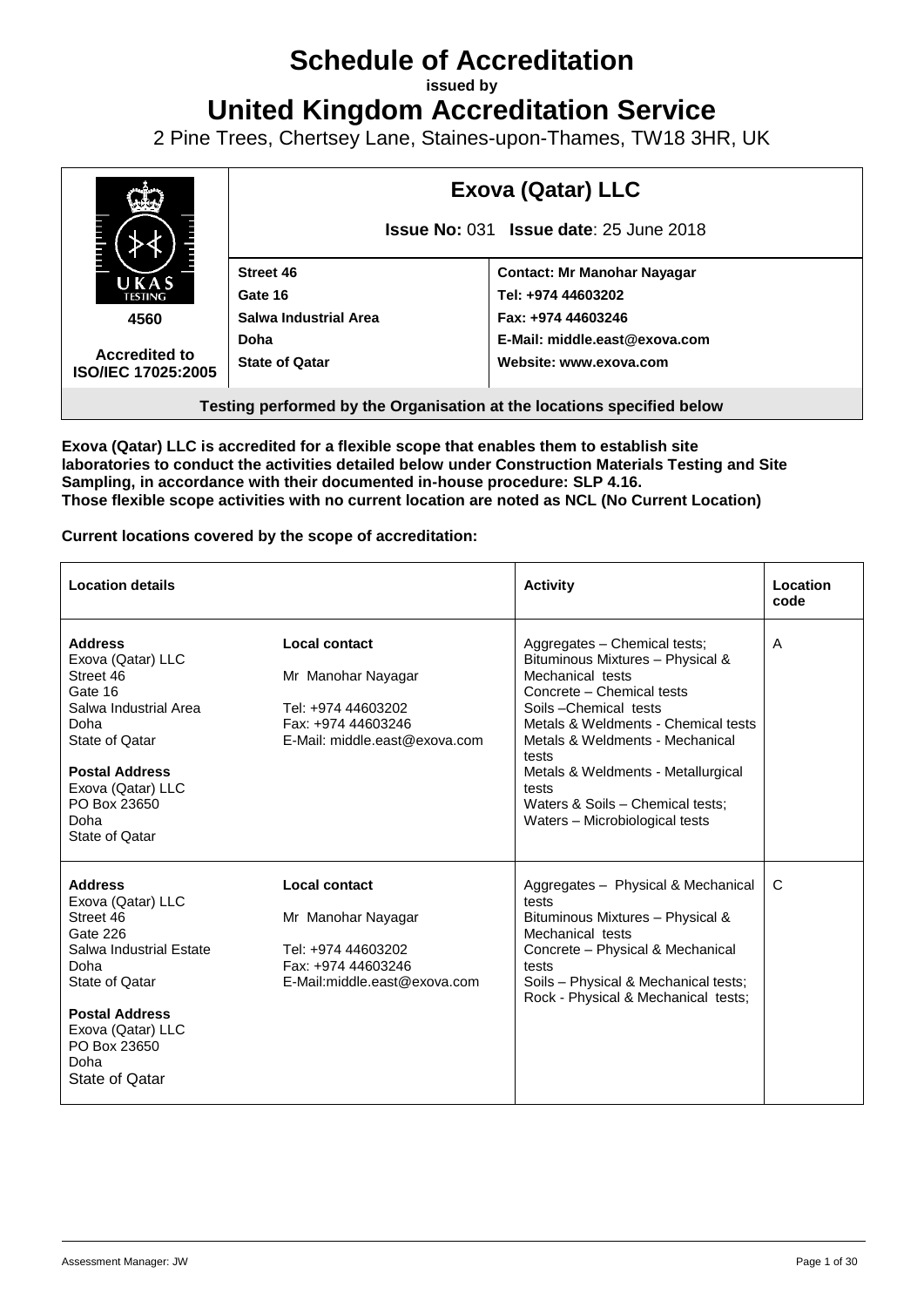

#### **Schedule of Accreditation issued by United Kingdom Accreditation Service**

2 Pine Trees, Chertsey Lane, Staines-upon-Thames, TW18 3HR, UK

## **Exova (Qatar) LLC**

**Issue No:** 031 **Issue date:** 25 June 2018

**Testing performed by the Organisation at the locations specified**

#### **Current locations covered by the scope of accreditation: (cont'd)**

| <b>Location details</b>                                                                                                                                                                                                           |                                                                                                                        | <b>Activity</b>                                                                                                                                     | Location<br>code |
|-----------------------------------------------------------------------------------------------------------------------------------------------------------------------------------------------------------------------------------|------------------------------------------------------------------------------------------------------------------------|-----------------------------------------------------------------------------------------------------------------------------------------------------|------------------|
| <b>Address</b><br>Exova (Qatar) LLC<br>PSH Green Metro Green Line<br>Site Laboratory<br>Doha<br>State of Qatar<br><b>Postal Address</b><br>Exova (Qatar) LLC<br>PO Box 23650<br>Doha<br>State of Qatar                            | Local contact<br>Mr Manohar Nayagar<br>Tel: +974 44603202<br>Fax: +974 44603246<br>E-Mail:middle.east@exova.com        | Aggregates - Physical & Mechanical<br>tests<br>Concrete - Sampling, Chemical,<br>Physical & Mechanical tests<br>Soils - Physical & Mechanical tests | F                |
| <b>Address</b><br>Exova (Qatar) LLC<br>QDVC - Bin Omran<br>Site Laboratory<br>New Orbital Highway<br>Contract 2<br>Doha<br>State of Qatar<br><b>Postal Address</b><br>Exova (Qatar) LLC<br>PO Box 23650<br>Doha<br>State of Qatar | <b>Local contact</b><br>Mr Manohar Nayagar<br>Tel: +974 44603202<br>Fax: +974 44603246<br>E-Mail:middle.east@exova.com | Aggregates - Physical & Mechanical<br>tests:<br>Soils - Physical & Mechanical tests;<br>Concrete - Physical & Mechanical<br>tests                   | H                |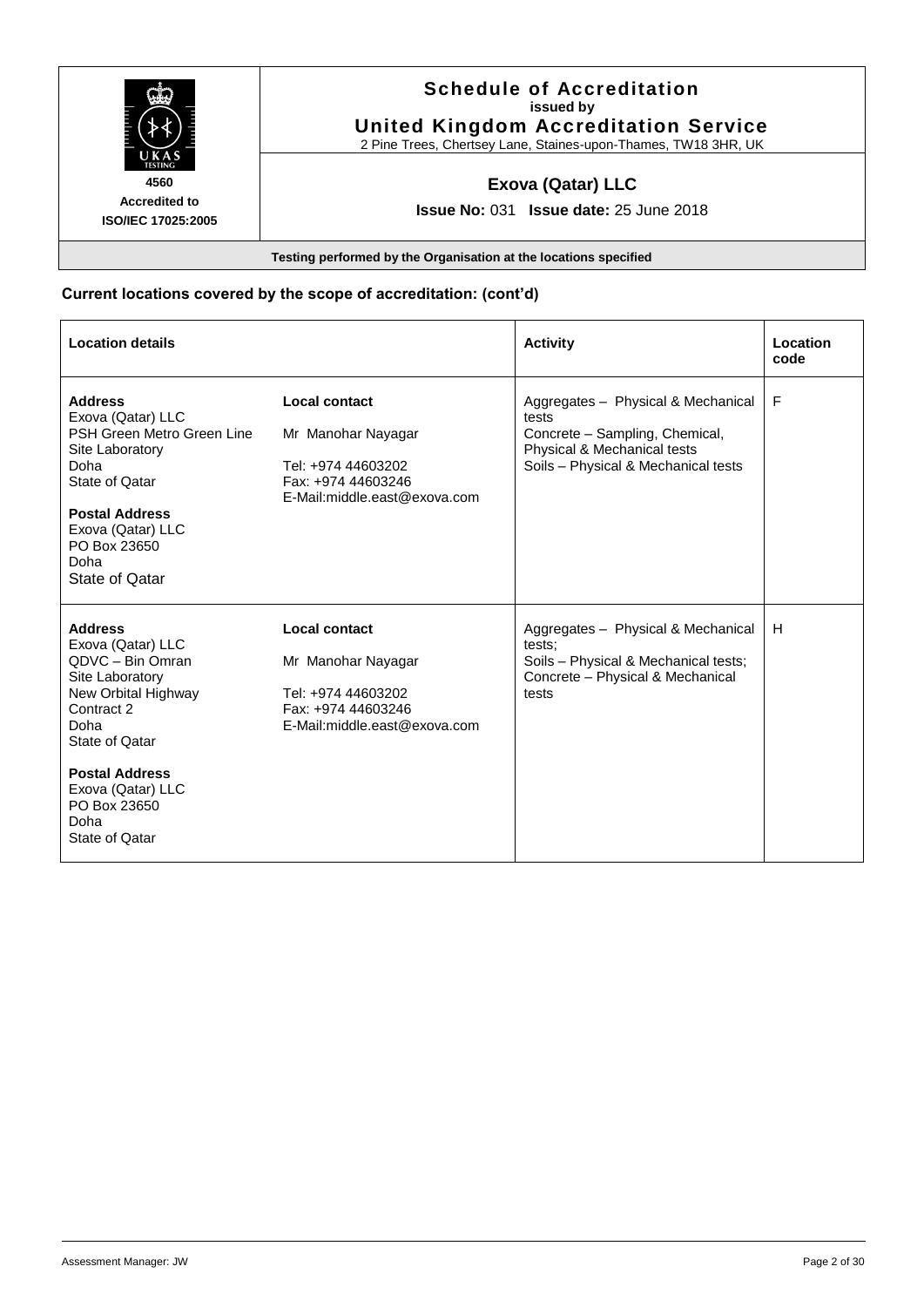

**ISO/IEC 17025:2005**

#### **Schedule of Accreditation issued by United Kingdom Accreditation Service**

2 Pine Trees, Chertsey Lane, Staines-upon-Thames, TW18 3HR, UK

## **Exova (Qatar) LLC**

**Issue No:** 031 **Issue date:** 25 June 2018

**Testing performed by the Organisation at the locations specified**

#### **Site activities performed away from the locations listed above:**

| <b>Location details</b>                                                                                                                                                                                 |                                                                                                                        | <b>Activity</b>                                                                                                                                                                           | Location<br>code |
|---------------------------------------------------------------------------------------------------------------------------------------------------------------------------------------------------------|------------------------------------------------------------------------------------------------------------------------|-------------------------------------------------------------------------------------------------------------------------------------------------------------------------------------------|------------------|
| <b>Address</b><br>Exova (Qatar) LLC<br>Street 46<br>Gate 16<br>Salwa Industrial Area<br>Doha<br>State of Qatar<br><b>Postal Address</b><br>Exova (Qatar) LLC<br>PO Box 23650<br>Doha<br>State of Qatar  | <b>Local contact</b><br>Mr Manohar Nayagar<br>Tel: +974 44603202<br>Fax: +974 44603246<br>E-Mail:middle.east@exova.com | Metals & Weldments - Metallurgical<br>tests                                                                                                                                               | B                |
| <b>Address</b><br>Exova (Qatar) LLC<br>Street 46<br>Gate 226<br>Salwa Industrial Area<br>Doha<br>State of Qatar<br><b>Postal Address</b><br>Exova (Qatar) LLC<br>PO Box 23650<br>Doha<br>State of Qatar | <b>Local contact</b><br>Mr Manohar Nayagar<br>Tel: +974 44603202<br>Fax: +974 44603246<br>E-Mail:middle.east@exova.com | Aggregate - Sampling<br>Bituminous Mixtures - Sampling;<br>Physical and Mechnical tests<br>Concrete - Sampling, Physical &<br>Mechnical tests<br>Soils - Physical and Mechanical<br>tests | D                |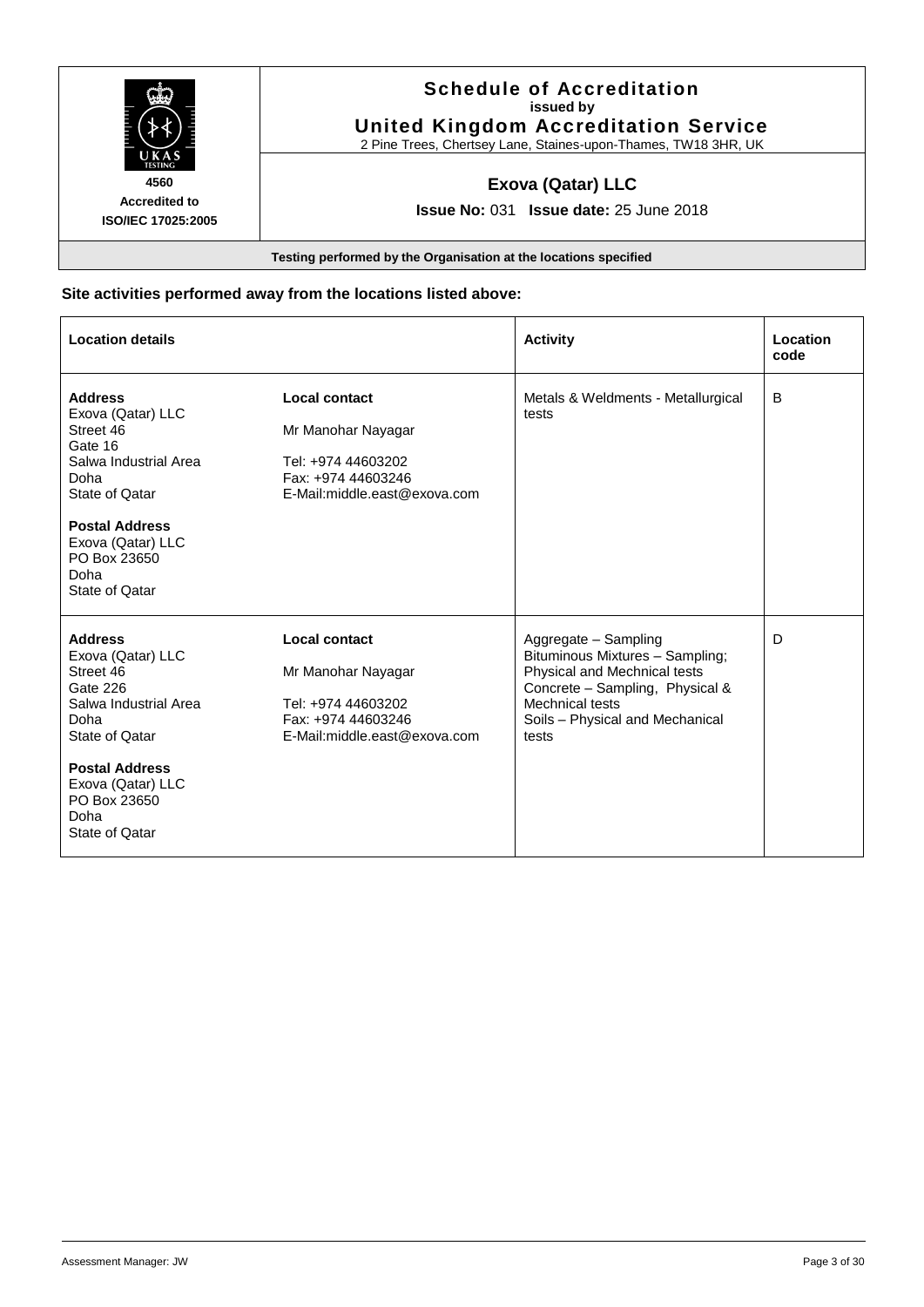

### **Schedule of Accreditation issued by United Kingdom Accreditation Service**

2 Pine Trees, Chertsey Lane, Staines-upon-Thames, TW18 3HR, UK

# **Exova (Qatar) LLC**

**Issue No:** 031 **Issue date:** 25 June 2018

**Testing performed by the Organisation at the locations specified**

#### **Contents**

| <b>Accredited Activity</b>                              | <b>Page of Schedule</b> |
|---------------------------------------------------------|-------------------------|
| <b>Analytical Chemical Testing</b>                      | 5                       |
| Microbiological Testing                                 | 11                      |
| <b>Construction Materials Testing</b>                   | 13                      |
| Metallurgical, Mechanical & Associated Chemical Testing | 25                      |
| Site Sampling and Testing                               | 27                      |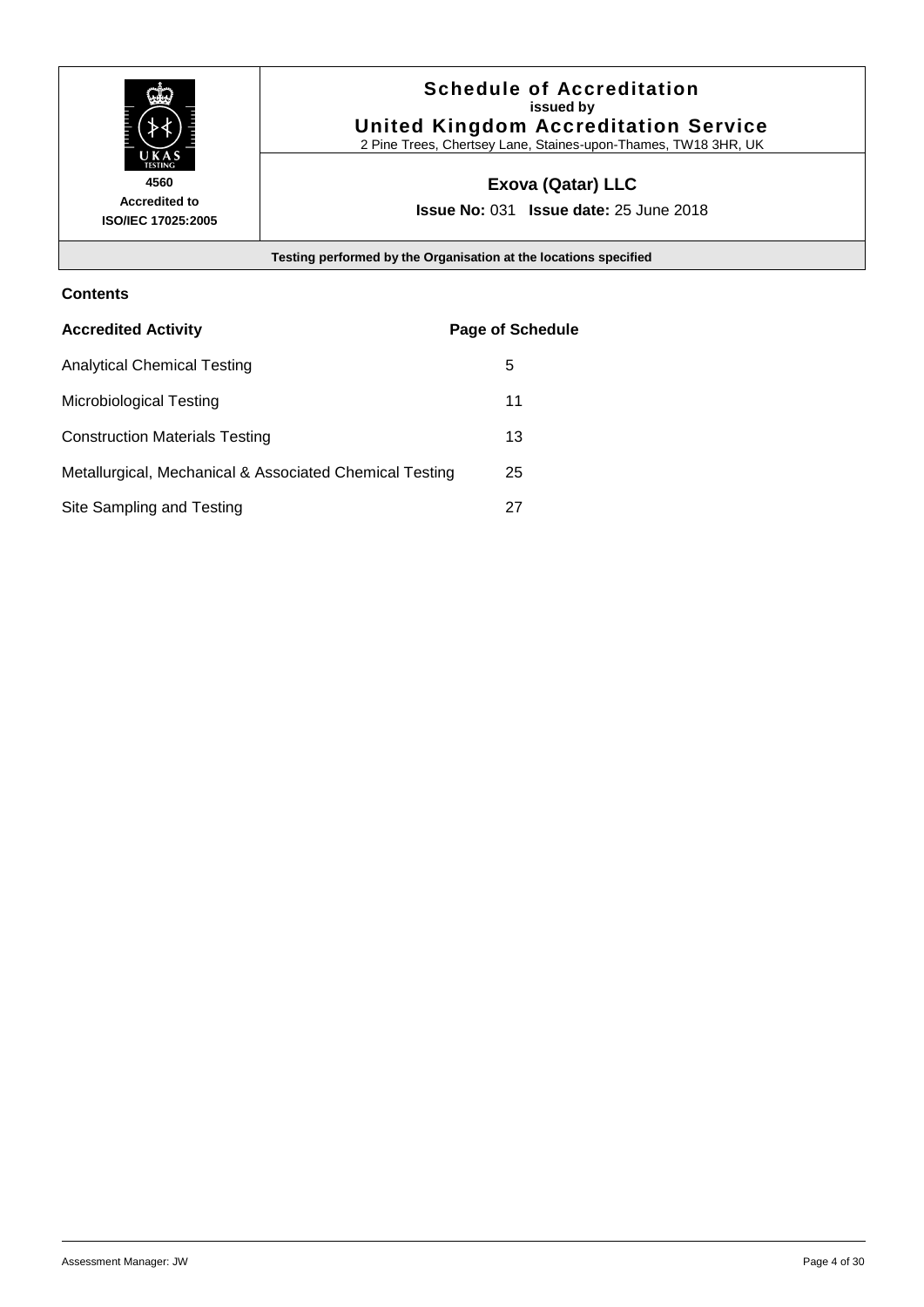

#### **Schedule of Accreditation issued by United Kingdom Accreditation Service**

2 Pine Trees, Chertsey Lane, Staines-upon-Thames, TW18 3HR, UK

# **Exova (Qatar) LLC**

**Issue No:** 031 **Issue date:** 25 June 2018

**Testing performed by the Organisation at the locations specified**

#### DETAIL OF ACCREDITATION

| Materials/Products tested | Type of test/Properties<br>measured/Range of<br>measurement | Standard specifications/<br>Equipment/Techniques used                                                        | Location<br>Code |
|---------------------------|-------------------------------------------------------------|--------------------------------------------------------------------------------------------------------------|------------------|
|                           | <b>Analytical Chemical Testing</b>                          |                                                                                                              |                  |
| WATER                     | Conductivity                                                | <b>APHA 2510B</b><br>Documented In-house method<br>EX-M-OP-CH-DOH-MD201                                      | A                |
|                           | Chloride (CI)                                               | <b>APHA 4500 CL B</b><br>Documented In-house method<br>EX-M-OP-CH-DOH-MD205                                  | A                |
|                           | Ammonia                                                     | <b>APHA 4500</b><br>Documented In-house method<br>EX-M-OP-CH-DOH-MD302 by<br>colorimetry                     | A                |
|                           | pH value                                                    | APHA 4500pH<br>Documented In-house method<br>EX-M-OP-CH-DOH-MD301                                            | A                |
|                           | Residual (free available)<br>Chlorine                       | <b>APHA SM 4500 - CI</b><br>Documented In-house method<br>EX-M-OP-CH-DOH-MD206 by<br>colorimetry             | A                |
|                           | Sulphate (SO4)                                              | APHA SM 4500 - SO4 C<br>Documented In-house method<br>EX-M-OP-CH-DOH-MD324                                   | A                |
|                           | <b>BOD</b>                                                  | <b>APHA 5210B</b><br>Documented In-house method<br>EX-M-OP-CH-DOH-MD304 by<br>oximeter                       | A                |
|                           | Total suspended solids(TSS)                                 | <b>APHA 2540D</b><br>Documented In-house method<br>EX-OP-CH-CH-MD209 by<br>gravimetry                        | Α                |
|                           | COD                                                         | <b>APHA 5220B</b><br>Documented In-house method<br>EX-M-OP-CH-DOH-MD307 by<br>Hach digestion and colorimetry | A                |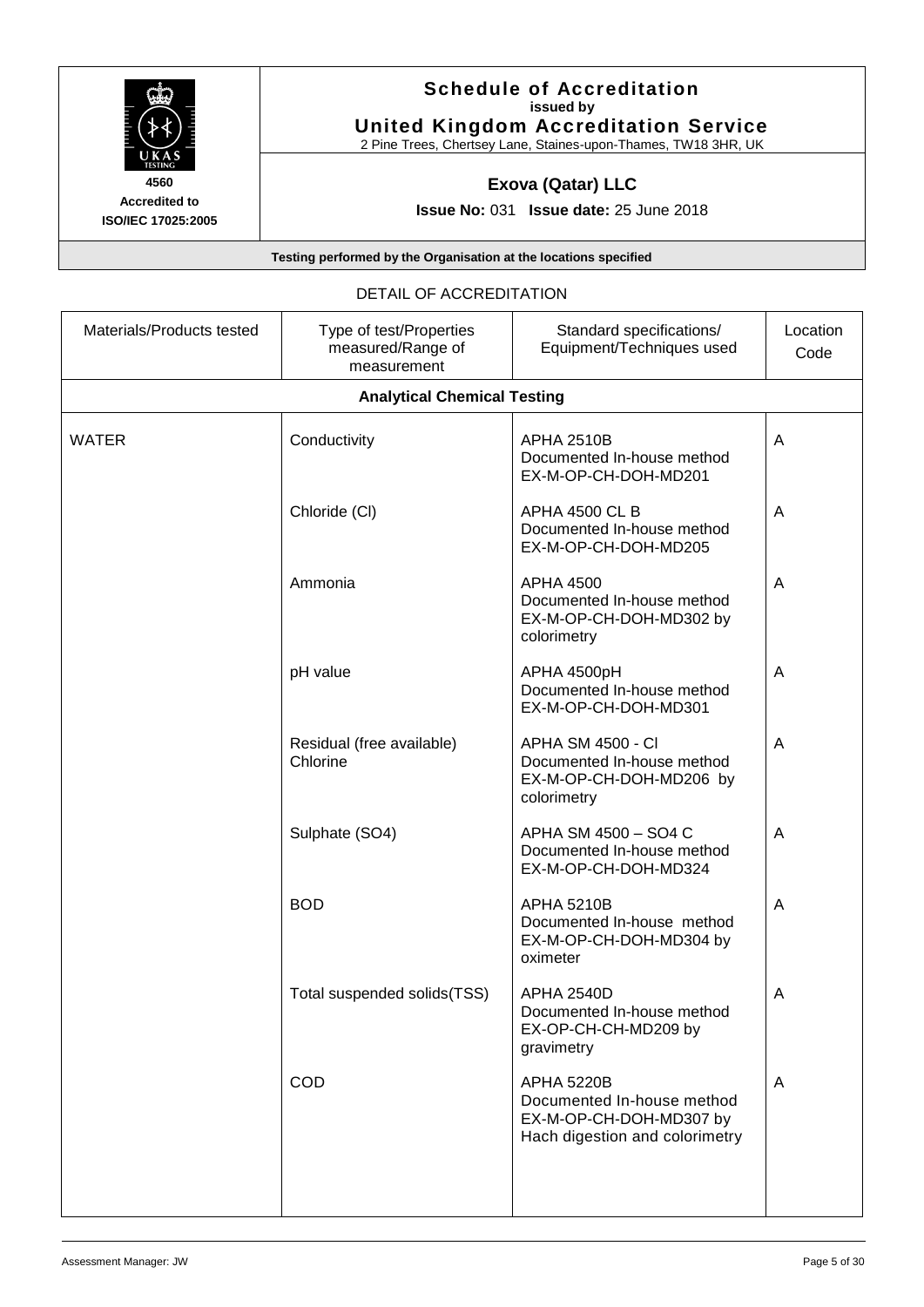

#### **Schedule of Accreditation issued by United Kingdom Accreditation Service**

2 Pine Trees, Chertsey Lane, Staines-upon-Thames, TW18 3HR, UK

### **Exova (Qatar) LLC**

**Issue No:** 031 **Issue date:** 25 June 2018

| Materials/Products tested                                                                        | Type of test/Properties<br>measured/Range of<br>measurement                                                                                                                                                                                                                                                                                                                                                                                                                                                                                                                                                                                                                                                                                                                                                                                                                                                                                                                                  | Standard specifications/<br>Equipment/Techniques used                                                                                           | Location<br>Code |
|--------------------------------------------------------------------------------------------------|----------------------------------------------------------------------------------------------------------------------------------------------------------------------------------------------------------------------------------------------------------------------------------------------------------------------------------------------------------------------------------------------------------------------------------------------------------------------------------------------------------------------------------------------------------------------------------------------------------------------------------------------------------------------------------------------------------------------------------------------------------------------------------------------------------------------------------------------------------------------------------------------------------------------------------------------------------------------------------------------|-------------------------------------------------------------------------------------------------------------------------------------------------|------------------|
| <b>WATER: Drinking Water;</b><br>Surface Water; Ground<br>Water; Waste Water and<br>Saline Water | Total dissolved solids (TDS)                                                                                                                                                                                                                                                                                                                                                                                                                                                                                                                                                                                                                                                                                                                                                                                                                                                                                                                                                                 | <b>APHA 2540B</b><br>Documented In-house method<br>EX-M-OP-CH-DOH-MD208C by<br>gravimetry                                                       | Α                |
| <b>WATERS AND SOILS</b>                                                                          | Benzene, Toluene,<br>Ethylbenzene and Xylenes<br>(BTEXs) and Volatile Organic<br>Compounds (VOCs) including<br>Chloromethane<br>Chloroform<br>Chloroethane<br>Chlroethene (Vinyl Chloride)<br>Dichloromethane (Methylene<br>Chloride)<br>1,1-Dichloroethane<br>1,2-Dichloroethane<br>cis-1,2-Dichloroethene<br>trans-1,2-Dichloroethene<br>1,2-Dichloroprpane<br>1,3-Dichloropropane<br>1,1-Dichloropene<br>cis-1,3-Dichloropropene<br>trans-1,3-Dichloropropene<br>Trichloroethane<br>1,1,1-Trichloroethane<br>1,1,2-Trichloroethane<br>1,2,3-Trichloroethane<br>Carbon Tetrachloride<br>1,1,1,2-Tetrachloroethane<br>1,1,2,2-Tetrachloroethane<br>Tetrachloroethane<br>1,2-Dichlorobenzene<br>1,3-Dichlorobenzene<br>1,4-Dichlorobenzene<br>1,2,3-Trichlorobenzene<br>1,2,4-Trichlorobenzene<br>Chlorobenzene<br>2-Chlorotoluene<br>Dichlorofluoromethane<br>Dichlorofluoromethane<br>Bromomethane<br>Bromochloromethane<br>Bromodichloromethane<br>Dibromomethane<br>Chlorodibromomethane | EPA 502.2/624 & 8260B<br>Documented In-house method<br>EX-M-OP-CH-DOH-MD404A<br>(Waters) by GC-MS;<br>EX-M-OP-CH-DOH-MD404B<br>(Soils) by GC-MS | A                |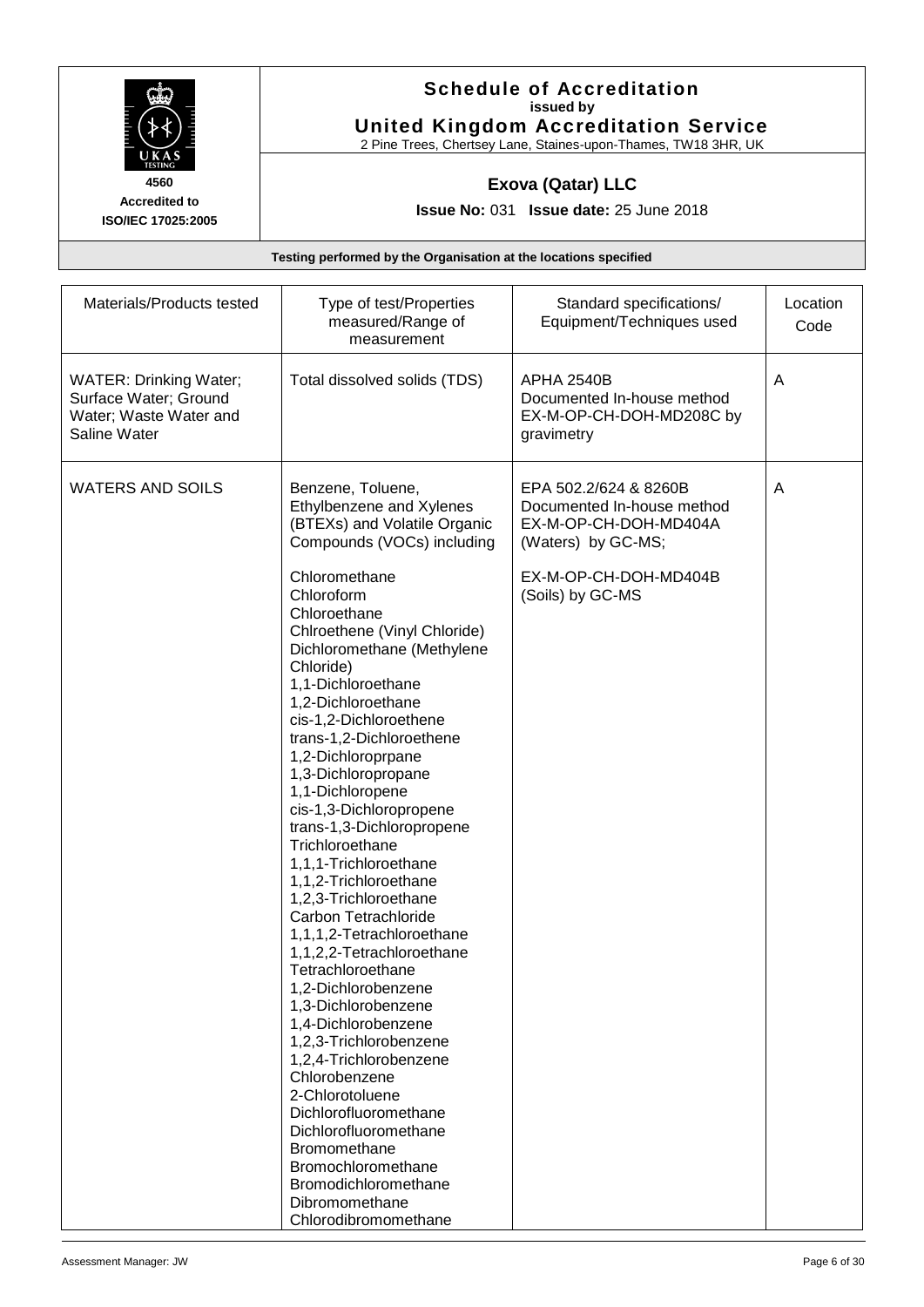

### **Schedule of Accreditation issued by United Kingdom Accreditation Service**

2 Pine Trees, Chertsey Lane, Staines-upon-Thames, TW18 3HR, UK

### **Exova (Qatar) LLC**

**Issue No:** 031 **Issue date:** 25 June 2018

| Type of test/Properties<br>measured/Range of<br>measurement                                                                                                                                                                                                                                                                                                                                                                                                                                                                                                                                                    | Standard specifications/<br>Equipment/Techniques used                                                                                        | Location<br>Code |
|----------------------------------------------------------------------------------------------------------------------------------------------------------------------------------------------------------------------------------------------------------------------------------------------------------------------------------------------------------------------------------------------------------------------------------------------------------------------------------------------------------------------------------------------------------------------------------------------------------------|----------------------------------------------------------------------------------------------------------------------------------------------|------------------|
| Benzene, Toluene,<br>Ethylbenzene and Xylenes<br>(BTEXs) and Volatile Organic<br>Compounds (VOCs) including<br>(cont'd)                                                                                                                                                                                                                                                                                                                                                                                                                                                                                        | EPA 502.2/624 & 8260B<br>Documented In-house method<br>EX-M-OP-CH-DOH-MD404A<br>(Waters) by GC-MS;                                           | A                |
| <b>Bromoform</b><br>Ethylene Dibromide<br>Bromobenzene<br>1,2-Dibromo-3-chloropropane<br><b>Benzene</b><br>Toluene                                                                                                                                                                                                                                                                                                                                                                                                                                                                                             | EX-M-OP-CH-DOH-MD404B<br>(Soils) by GC-MS                                                                                                    |                  |
| Semi Volatile Organic<br>Compounds (SVOCs) and<br>Polycyclic Aromatic<br>Hydrocarbon (PAHs) including                                                                                                                                                                                                                                                                                                                                                                                                                                                                                                          | EPA 625 & 8270C<br>Documented In-house method<br>CHEM 4812-DOH by GC-MS                                                                      | A                |
| Azobenzene<br>1,2-Dichlorobenzene<br>1,3-Dichlorobenzene<br>1,4-Dichlorobenzene<br>1,2,4-Trichlorobenzene<br>Hexachlorobenzene<br>Nitrobenzene<br>2,4-Dinitrotoluene<br>2,6-Dinitrotoluene<br>Phenol<br>2-Chlorophenol<br>2,4-Dichlorophenol<br>2,4,5-Trichlorophenol<br>2,4,6-Trichlorophenol<br>o-Cresol<br>p-Cresol<br>2-Nitrophenol<br>2,4-Dimethylphenol<br>4-Chloro-3-methylphenol<br>Dimethyl phthalate<br>Diethyl phthalate<br>Bis(2-ethylhexyl)phthalate<br>Butyl benzylphthalate<br>Di-n-butylphthalate<br>Di-n-octylphthalate<br>4-Chlorodiphenylether<br>4-Bromophenyl phenylether<br>Dibenzofuran | PAH (Waters):<br>Documented In-house method<br>EX-M-OP-CH-DOH-MD403A;<br>PAH (Soils):<br>Documented In-house method<br>EX-M-OP-CH-DOH-MD403B |                  |
|                                                                                                                                                                                                                                                                                                                                                                                                                                                                                                                                                                                                                | Isophorone<br>Hexachloroethane                                                                                                               |                  |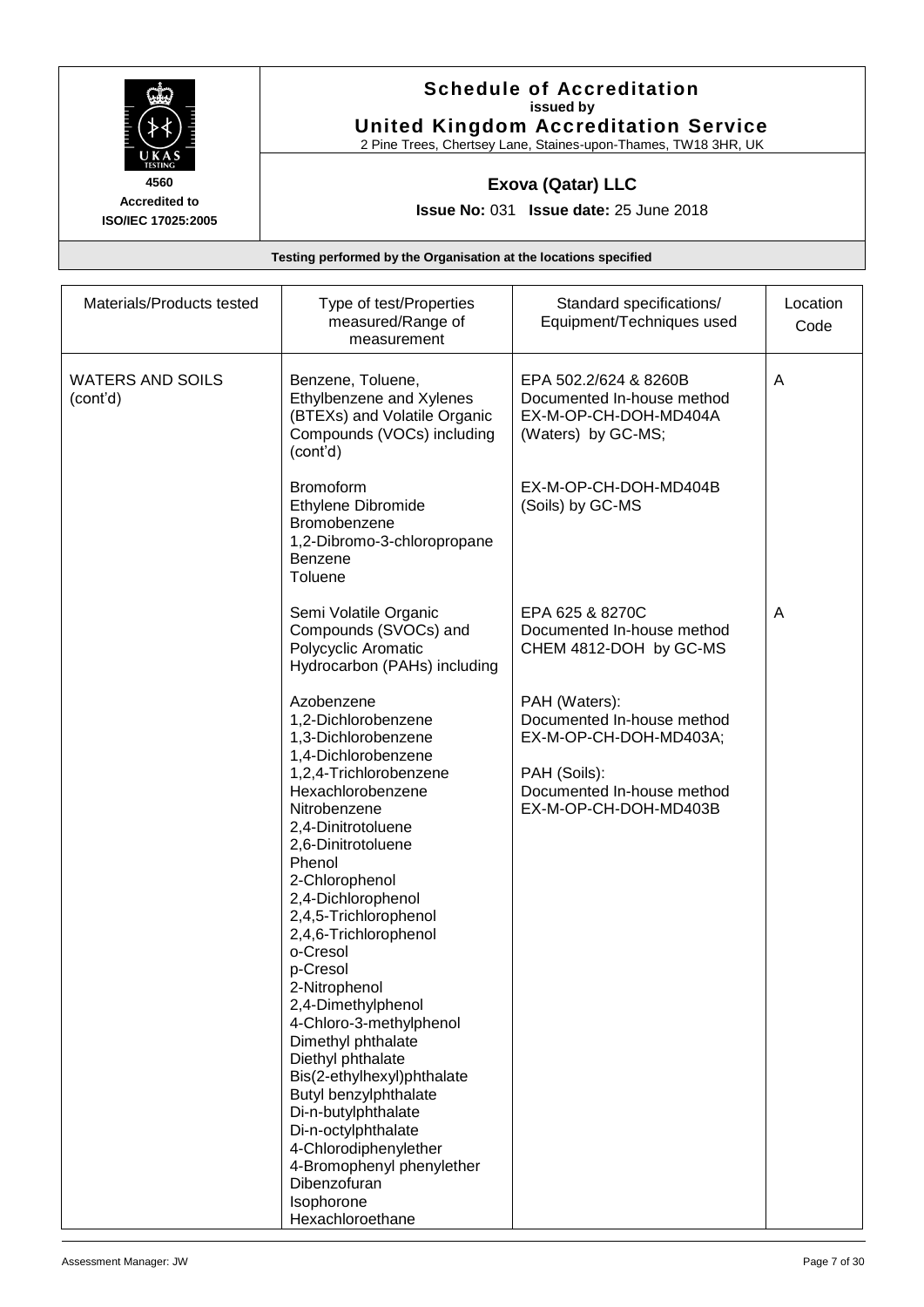

#### **Schedule of Accreditation issued by United Kingdom Accreditation Service**

2 Pine Trees, Chertsey Lane, Staines-upon-Thames, TW18 3HR, UK

### **Exova (Qatar) LLC**

**Issue No:** 031 **Issue date:** 25 June 2018

| Materials/Products tested           | Type of test/Properties<br>measured/Range of<br>measurement                                                                                                                                                                                                                                                    | Standard specifications/<br>Equipment/Techniques used                                                                                            | Location<br>Code |
|-------------------------------------|----------------------------------------------------------------------------------------------------------------------------------------------------------------------------------------------------------------------------------------------------------------------------------------------------------------|--------------------------------------------------------------------------------------------------------------------------------------------------|------------------|
| <b>WATERS AND SOILS</b><br>(cont'd) | Semi Volatile Organic<br>Compounds (SVOCs) and<br>Polycyclic Aromatic<br>Hydrocarbon (PAHs) including<br>(cont'd)                                                                                                                                                                                              | EPA 625 & 8270C<br>Documented In house method<br>CHEM 4812-DOH by GC-MS<br>PAH (Waters):<br>Documented In-house method<br>EX-M-OP-CH-DOH-MD403A; | A                |
|                                     | n-nitrosodi-n-propylamine<br>Bis(2-chloroisopropyl) ether<br>Bis 92-chloroethyl) ether<br>n-nitrosodimethylamine<br>bis(2-chloroethoxy)metyhane<br>4-Chloroaniline<br>2-Nitroaniline<br>Hexachlorobutadiene<br>Hexachlorocyclopentadiene<br>Naphthalene<br>2-Methylnaphthalene<br>2-Chloronaphthalene          | PAH (Soils):<br>Documented In-house method<br>EX-M-OP-CH-DOH-MD403B                                                                              |                  |
|                                     | Polycyclic Aromatic<br>Hydrocarbons (PAHs)<br>including:                                                                                                                                                                                                                                                       | EPA 550.1/610 & 8270C<br>Documented In-house method<br>EX-M-OP-CH-DOH-MD403A<br>(soils) by GC-MS                                                 | A                |
|                                     | Naphthalene<br>Acenaphthene<br>Acenaphthylene<br>Anthracene<br>Carbazole<br>Benzo(a)anthracene<br>Benzo(b)fluoranthene<br>Benzo(k)fluoranthene<br>Benzo(g,h,i)preylene<br>Benzo(a)pyrene<br>Chrysene<br>Fluorene<br>Fluoroanthene<br>Dibenze(a,h)anthracene<br>Ideno(1,2,3-c,d)Pyrene<br>Phenathrene<br>Pyrene | EX-M-OP-CH-DOH-MD403B<br>(waters) by GC-MS                                                                                                       |                  |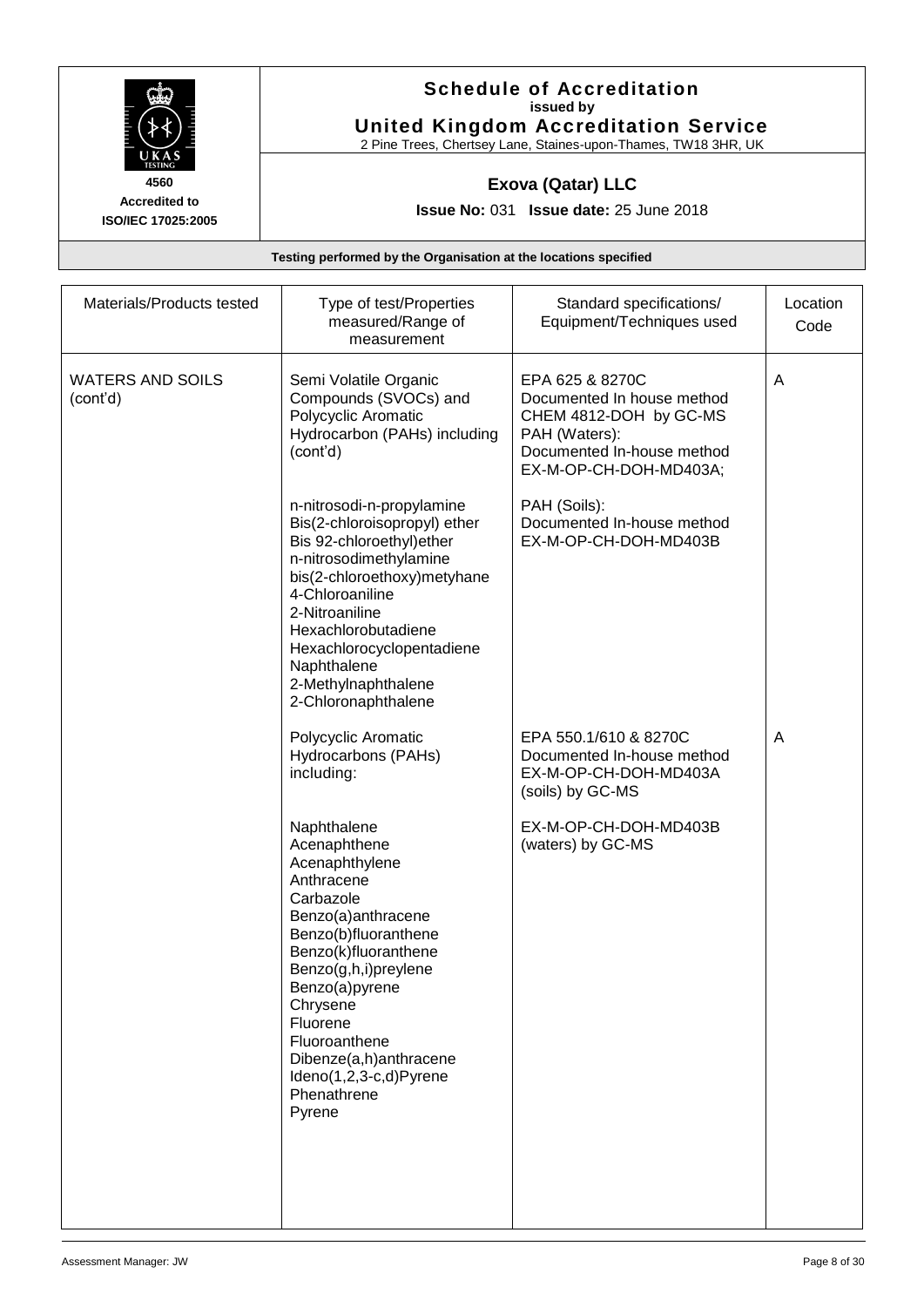

#### **Schedule of Accreditation issued by United Kingdom Accreditation Service**

2 Pine Trees, Chertsey Lane, Staines-upon-Thames, TW18 3HR, UK

### **Exova (Qatar) LLC**

**Issue No:** 031 **Issue date:** 25 June 2018

| Materials/Products tested                | Type of test/Properties<br>measured/Range of<br>measurement                                                                                                                                                                                                                                                                                                                                                                                | Standard specifications/<br>Equipment/Techniques used                                                 | Location<br>Code |
|------------------------------------------|--------------------------------------------------------------------------------------------------------------------------------------------------------------------------------------------------------------------------------------------------------------------------------------------------------------------------------------------------------------------------------------------------------------------------------------------|-------------------------------------------------------------------------------------------------------|------------------|
| Waters (Potable, Effluent and<br>Saline) | Metals including;<br>(* Excluding Sodium for Saline<br>Waters)<br>Aluminium<br>Antimony<br>Arsenic<br><b>Barium</b><br>Beryllium<br>Boron<br>Cadmium<br>Calcium<br>Cobalt<br>Copper<br>Chromium<br>Iron<br>Lead<br>Lithium<br>Magnesium<br>Manganese<br>Mercury<br>Molybdenum<br>Nickel<br>Phosphorus<br>Potassium<br>Selenium<br>Silicon<br>Sodium *<br>Silver<br>Strontium<br>Thallium<br>Tin<br>Titanium<br>Uranium<br>Vanadium<br>Zinc | Documented In-house Method<br>EX-M-OP-CH-DOH-MD106                                                    | A                |
|                                          | Phenols                                                                                                                                                                                                                                                                                                                                                                                                                                    | Documented In-house Method<br>EX-M-OP-CH-DOH-MD415: EPA<br>by SPE, Derivatisaion and GC-<br><b>MS</b> | A                |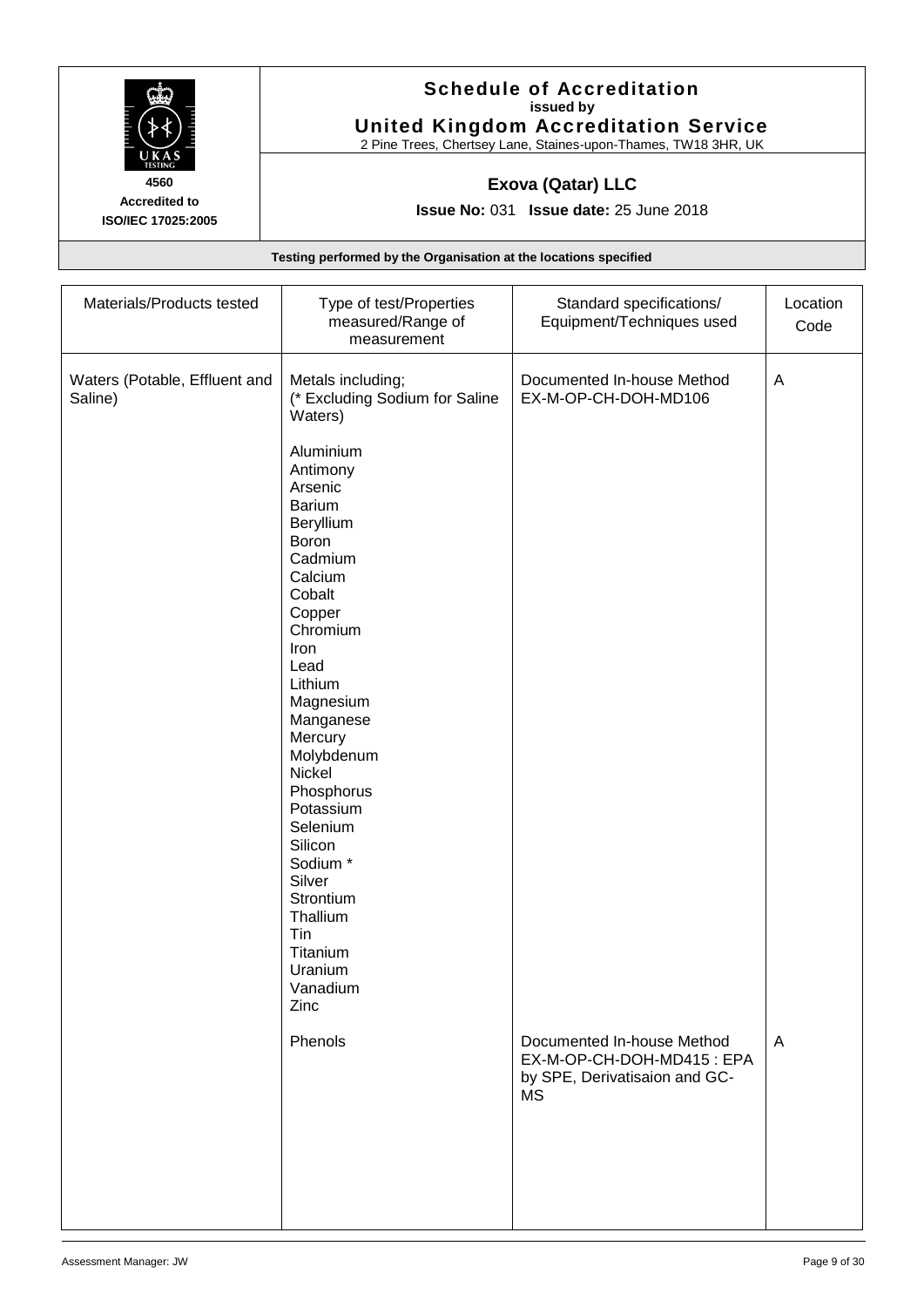

#### **Schedule of Accreditation issued by United Kingdom Accreditation Service**

2 Pine Trees, Chertsey Lane, Staines-upon-Thames, TW18 3HR, UK

### **Exova (Qatar) LLC**

**Issue No:** 031 **Issue date:** 25 June 2018

| Materials/Products tested                        | Type of test/Properties<br>measured/Range of<br>measurement | Standard specifications/<br>Equipment/Techniques used                                                 | Location<br>Code |
|--------------------------------------------------|-------------------------------------------------------------|-------------------------------------------------------------------------------------------------------|------------------|
| Waters (Potable, Wastewater<br>and Recreational) | Turbidity                                                   | APHA 2130A:<br>Documented In-house Method<br>EX-M-OP-CH-DOH-MD203 by<br>Nephelometry                  | A                |
|                                                  | <b>Total Alkalinity</b>                                     | APHA 2320B:<br>Documented In-house Method<br>EX-M-OP-CH-DOH-MD210 by<br>titration                     | A                |
|                                                  | <b>Total Hardness</b>                                       | APHA 2340C;<br>Documented In-house Method<br>EX-M-OP-CH-DOH-MD211 by<br><b>EDTA</b> titration         | A                |
|                                                  | Total Kjeldahl Nitrogen                                     | APHA 4500N:<br>Documented In-house Method<br>EX-M-OP-CH-DOH-MD318 by<br>distillation                  | A                |
|                                                  | Oil and Grease                                              | APHA 5520D:<br>Documented In-house Method<br>EX-M-OP-CH-DOH-MD414 by<br>Soxhlet extraction gravimetry | A                |
|                                                  | End of section                                              |                                                                                                       |                  |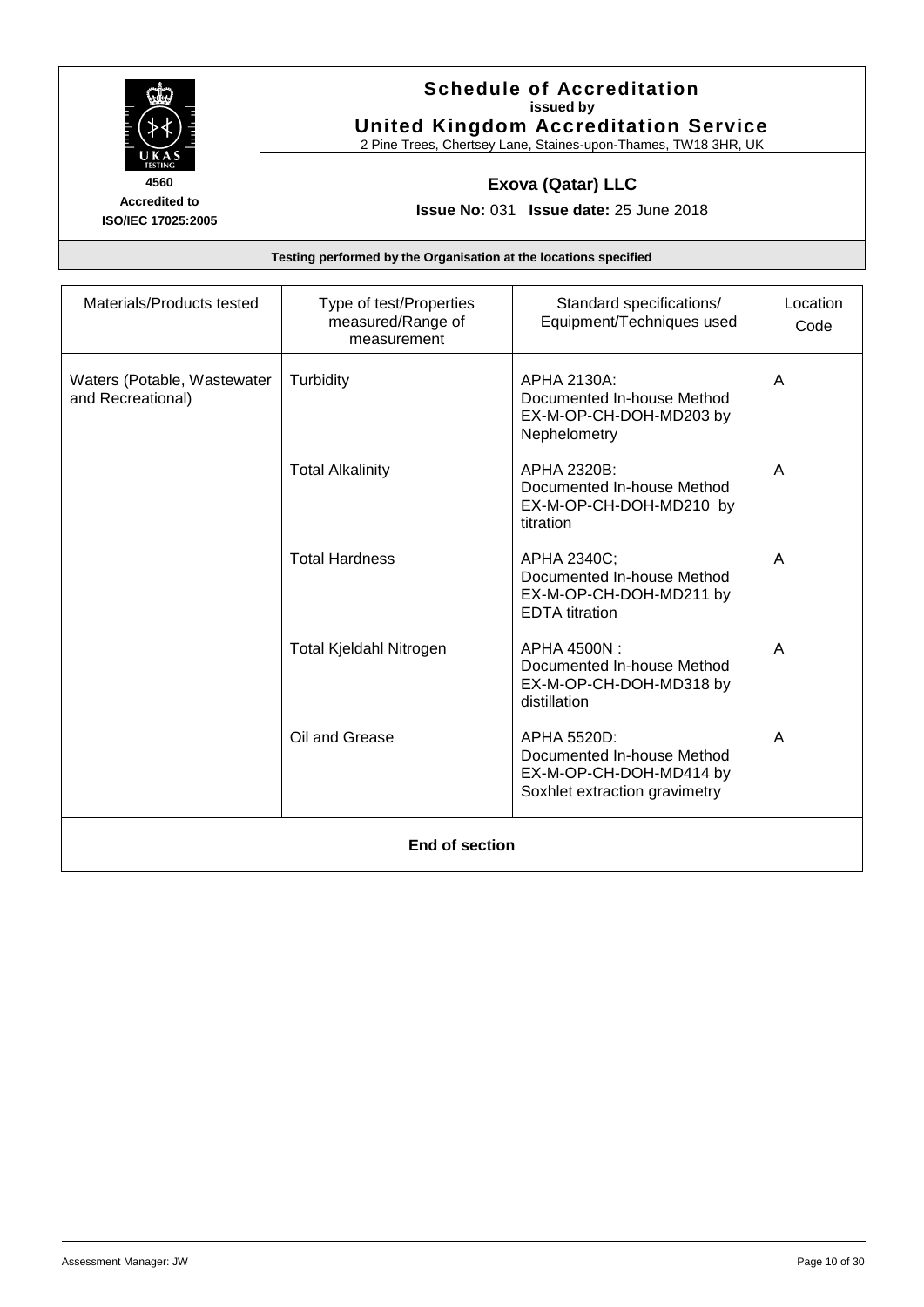|                                                    |                                                                          | <b>Schedule of Accreditation</b><br>issued by<br><b>United Kingdom Accreditation Service</b><br>2 Pine Trees, Chertsey Lane, Staines-upon-Thames, TW18 3HR, UK            |                  |
|----------------------------------------------------|--------------------------------------------------------------------------|---------------------------------------------------------------------------------------------------------------------------------------------------------------------------|------------------|
| 4560<br><b>Accredited to</b><br>ISO/IEC 17025:2005 |                                                                          | <b>Exova (Qatar) LLC</b><br><b>Issue No: 031 Issue date: 25 June 2018</b>                                                                                                 |                  |
|                                                    | Testing performed by the Organisation at the locations specified         |                                                                                                                                                                           |                  |
| Materials/Products tested                          | Type of test/Properties<br>measured/Range of<br>measurement              | Standard specifications/<br>Equipment/Techniques used                                                                                                                     | Location<br>Code |
|                                                    | <b>Microbiological Testing</b>                                           |                                                                                                                                                                           |                  |
| Waters (Potable, Wastewater<br>and Recreational)   | <b>Total Bacterial Count</b><br>(Heterotrophic Plate Count)              | Documented In-house Method<br>EX-M-OP-EN-MD001 based on<br>standard method APHA Method<br>9125b                                                                           | A                |
|                                                    | Enumeration of Coliforms and<br>E.coli                                   | MPN using IDEXX Colilert,<br>Documented In-house Method<br>EX-M-OP-EN-MD002 based on<br>standard method APHA Method<br>9223                                               | A                |
|                                                    | <b>Enumeration and Confirmation</b><br>of Total Coliforms                | Membrane Filtration,<br>Documented In-house Method<br>EX-M-OP-EN-MD003 based on<br>standard method APHA Method<br>9222b                                                   | A                |
|                                                    | <b>Enumeration and Confirmation</b><br>of Faecal Coliforms               | Membrane Filtration,<br>Documented In-house Method<br>EX-M-OP-EN-MD004 based on<br>standard method APHA Method<br>9222d                                                   |                  |
|                                                    | Enumeration of Intestinal<br>Enterococci                                 | Membrane Filtration,<br>Documented In-house Method<br>EX-M-OP-EN-MD005 based on<br>standard method<br>BSEN ISO 7899-2:2000 and<br>BS 6068: Section 4.4: 2000              | A                |
|                                                    | Detection of Legionella spp<br>(not including species<br>identification) | Documented In-house Method<br>EX-M-OP-EN-MD010 based on<br><b>CCFRA Manual of Microbiological</b><br>Methods (Manual 43) 5 <sup>th</sup> Edition<br>$2007$ Mothod $2.0.1$ | A                |

2007 Method 3.9.1 Enumeration and Confirmation of Psuedomonas Aeruginoa Membrane Filtration Documented In-house Method EX-M-OP-EN-MD006 based on A ISO16266:2006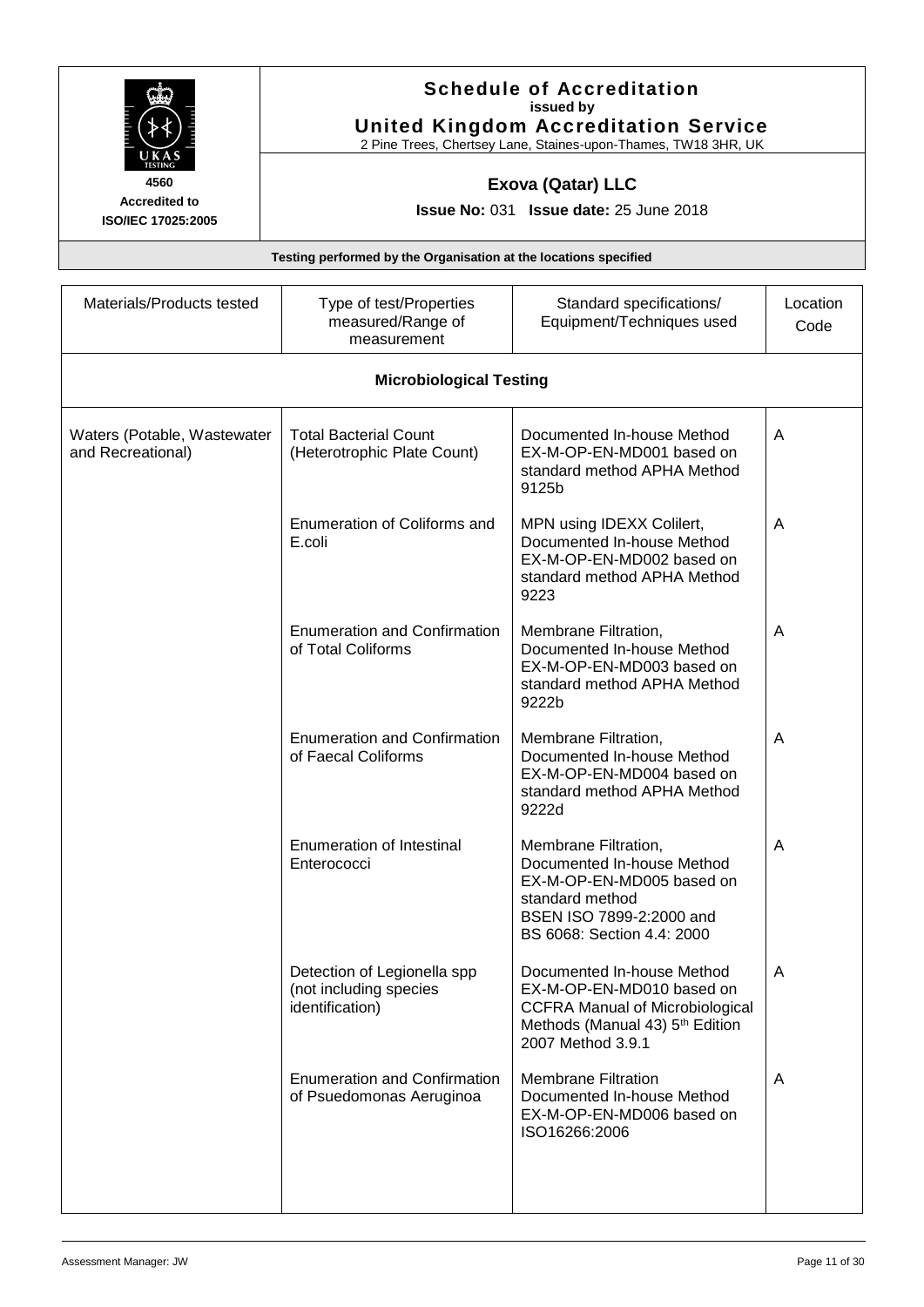| i<br>Filmonia<br>11                  <br>КАS<br><b>TESTING</b> |  |
|----------------------------------------------------------------|--|
| 560                                                            |  |

### **Schedule of Accreditation issued by United Kingdom Accreditation Service**

2 Pine Trees, Chertsey Lane, Staines-upon-Thames, TW18 3HR, UK

### **Exova (Qatar) LLC**

**Issue No:** 031 **Issue date:** 25 June 2018

| Materials/Products tested                                                                                   | Type of test/Properties<br>measured/Range of<br>measurement                                  | Standard specifications/<br>Equipment/Techniques used                                                                                              | Location<br>Code |
|-------------------------------------------------------------------------------------------------------------|----------------------------------------------------------------------------------------------|----------------------------------------------------------------------------------------------------------------------------------------------------|------------------|
| WATER - Closed Hot and<br>Cold Systems, Primary<br><b>Storage Tanks and Treated</b><br><b>Bathing Water</b> | Detection and Enumeration of<br>Legionella Species (not<br>including species identification) | Documented In-house Method<br>EX-M-OP-EN-MD021 using direct<br>membrane filtration based on<br>BS EN ISO 11731-2:2009 and<br>$BS 6068 - 4.18:2004$ | A                |
| <b>End of Section</b>                                                                                       |                                                                                              |                                                                                                                                                    |                  |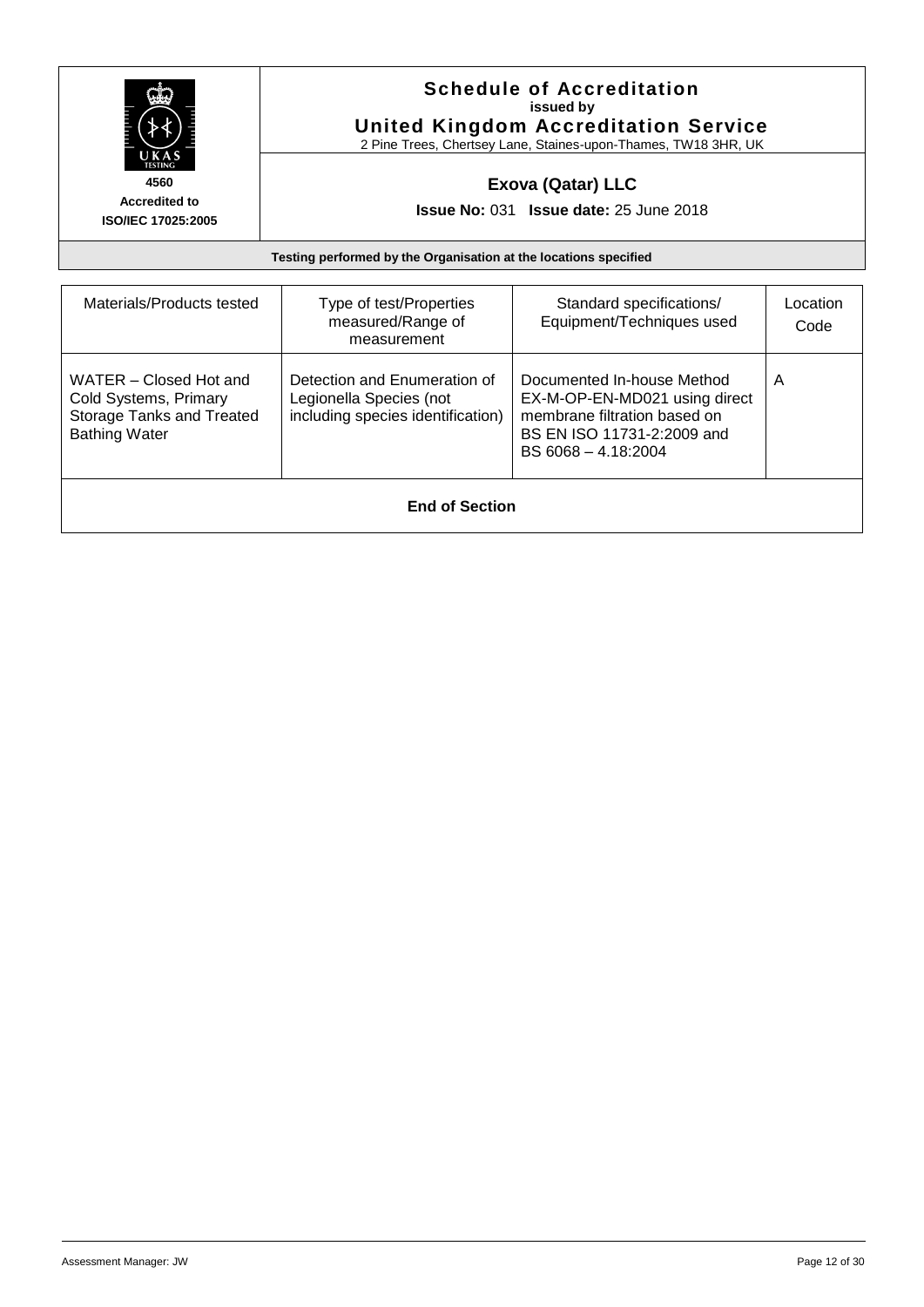| 4560<br><b>Accredited to</b><br>ISO/IEC 17025:2005<br>Materials/Products tested |                                                                                          | <b>Schedule of Accreditation</b><br>issued by<br><b>United Kingdom Accreditation Service</b><br>2 Pine Trees, Chertsey Lane, Staines-upon-Thames, TW18 3HR, UK |                  |  |
|---------------------------------------------------------------------------------|------------------------------------------------------------------------------------------|----------------------------------------------------------------------------------------------------------------------------------------------------------------|------------------|--|
|                                                                                 |                                                                                          | <b>Exova (Qatar) LLC</b>                                                                                                                                       |                  |  |
|                                                                                 |                                                                                          | <b>Issue No: 031 Issue date: 25 June 2018</b>                                                                                                                  |                  |  |
|                                                                                 | Testing performed by the Organisation at the locations specified                         |                                                                                                                                                                |                  |  |
|                                                                                 | Type of test/Properties<br>measured/Range of<br>measurement                              | Standard specifications/<br>Equipment/Techniques used                                                                                                          | Location<br>Code |  |
|                                                                                 | <b>Construction Materials Testing</b>                                                    |                                                                                                                                                                |                  |  |
| <b>AGGREGATES</b><br>smaller                                                    | Particle density and water<br>absorption for aggregate<br>10mm nominal size and          | BS 812: Part 2: 1995                                                                                                                                           | C                |  |
|                                                                                 | Particle density and water<br>absorption for aggregate all<br>larger than 10mm           | BS 812: Part 2: 1995                                                                                                                                           | С                |  |
|                                                                                 | Particle density and water<br>absorption for aggregate<br>between 40mm and 5mm           | BS 812: Part 2: 1995                                                                                                                                           | C                |  |
|                                                                                 | Particle size distribution<br>- washing and sieving                                      | BS 812: Part 103 Section 103-1:<br>1985 (withdrawn)                                                                                                            | С                |  |
| - dry sieving                                                                   | Particle size distribution                                                               | BS 812: Part 103 Section 103-1:<br>1985 (withdrawn)                                                                                                            | С                |  |
| Moisture content                                                                | - oven dry method                                                                        | BS 812:Part 109:1990                                                                                                                                           | C, H             |  |
| greater                                                                         | Aggregate crushing value<br>- particle size 10mm and<br>(Forces from 30 to 3000kN)       | BS 812: Part 110:1990                                                                                                                                          | $\mathsf{C}$     |  |
| greater                                                                         | Ten per cent fines value - dry<br>- particle size 10mm and<br>(Forces from 30 to 3000kN) | BS 812: Part 111:1990                                                                                                                                          | $\mathsf{C}$     |  |
|                                                                                 | Aggregate impact value - dry                                                             | BS 812: Part 112:1990                                                                                                                                          | C                |  |
| content                                                                         | Acid soluble chloride salt                                                               | BS 812: Part 117: 1988 (App C)<br>(withdrawn)                                                                                                                  | A                |  |
| extraction                                                                      | Total sulphate content by acid                                                           | BS 812: Part 118:1988<br>(withdrawn)                                                                                                                           | A                |  |
|                                                                                 | Organic impurities                                                                       | <b>ASTM C40-16</b>                                                                                                                                             | A                |  |
|                                                                                 | Magnesium soundness                                                                      | <b>ASTM C88-13</b>                                                                                                                                             | С                |  |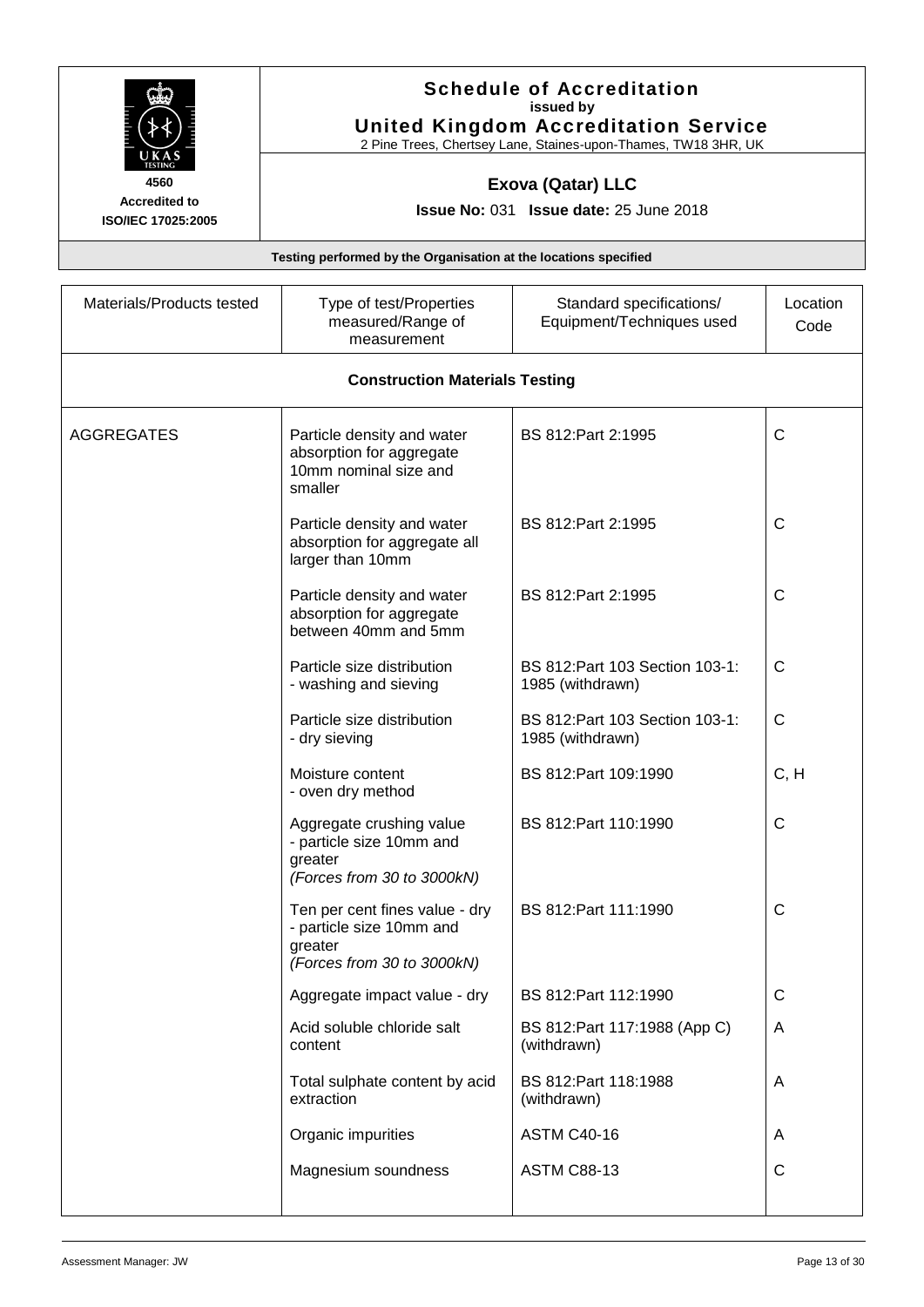

#### **Schedule of Accreditation issued by United Kingdom Accreditation Service**

2 Pine Trees, Chertsey Lane, Staines-upon-Thames, TW18 3HR, UK

### **Exova (Qatar) LLC**

**Issue No:** 031 **Issue date:** 25 June 2018

| Materials/Products tested | Type of test/Properties<br>measured/Range of<br>measurement                                                         | Standard specifications/<br>Equipment/Techniques used | Location<br>Code |
|---------------------------|---------------------------------------------------------------------------------------------------------------------|-------------------------------------------------------|------------------|
| AGGREGATES (cont'd)       | Materials finer than 75um<br>(No 200) in mineral aggregates<br>by washing                                           | <b>ASTM C117-17</b>                                   | $\mathsf{C}$     |
|                           | Lightweight particles                                                                                               | ASTM C123/C123M-14                                    | $\mathsf{C}$     |
|                           | Specific gravity and absorption<br>of coarse aggregates                                                             | <b>ASTM C127:15</b>                                   | C                |
|                           | Specific gravity and<br>absorption of fine aggregates                                                               | ASTM C128:15                                          | C                |
|                           | Sieve analysis of fine and<br>coarse aggregates                                                                     | <b>ASTM C136:14</b>                                   | C                |
|                           | Clay lumps and friable<br>particles in aggregates                                                                   | ASTM C142/C142M-17                                    | C                |
|                           | Resistance to degradation of<br>small-size coarse aggregate<br>by abrasion and impact in the<br>Los Angeles Machine | <b>ASTM C131:14</b>                                   | C                |
|                           | Resistance to degradation of<br>large-size coarse aggregate by<br>abrasion and impact in the Los<br>Angeles Machine | <b>ASTM C535-16</b>                                   | $\mathsf{C}$     |
|                           | Sieve Analysis of Mineral Filler<br>for Bituminous Paving Mixtures                                                  | <b>ASTM D546-10</b>                                   | C                |
|                           | Reducing samples of<br>aggregate to testing size                                                                    | <b>ASTM C702-11</b>                                   | $\mathsf{C}$     |
|                           | Void content of fine aggregate                                                                                      | ASTM C1252-06                                         | C                |
|                           | Plasticity index                                                                                                    | ASTM D4318-10e1                                       | C                |
|                           | Sieve Analysis.                                                                                                     | AASHTO T 27:2011<br>AASHTO T 11:05 (2009)             | C                |
|                           | Sand Equivalence                                                                                                    | AASHTO T 176:2017                                     | C                |
|                           | <b>Magnesium Sulphate</b><br>Soundness.                                                                             | AASHTO T 104:99 (2011)                                | $\mathsf{C}$     |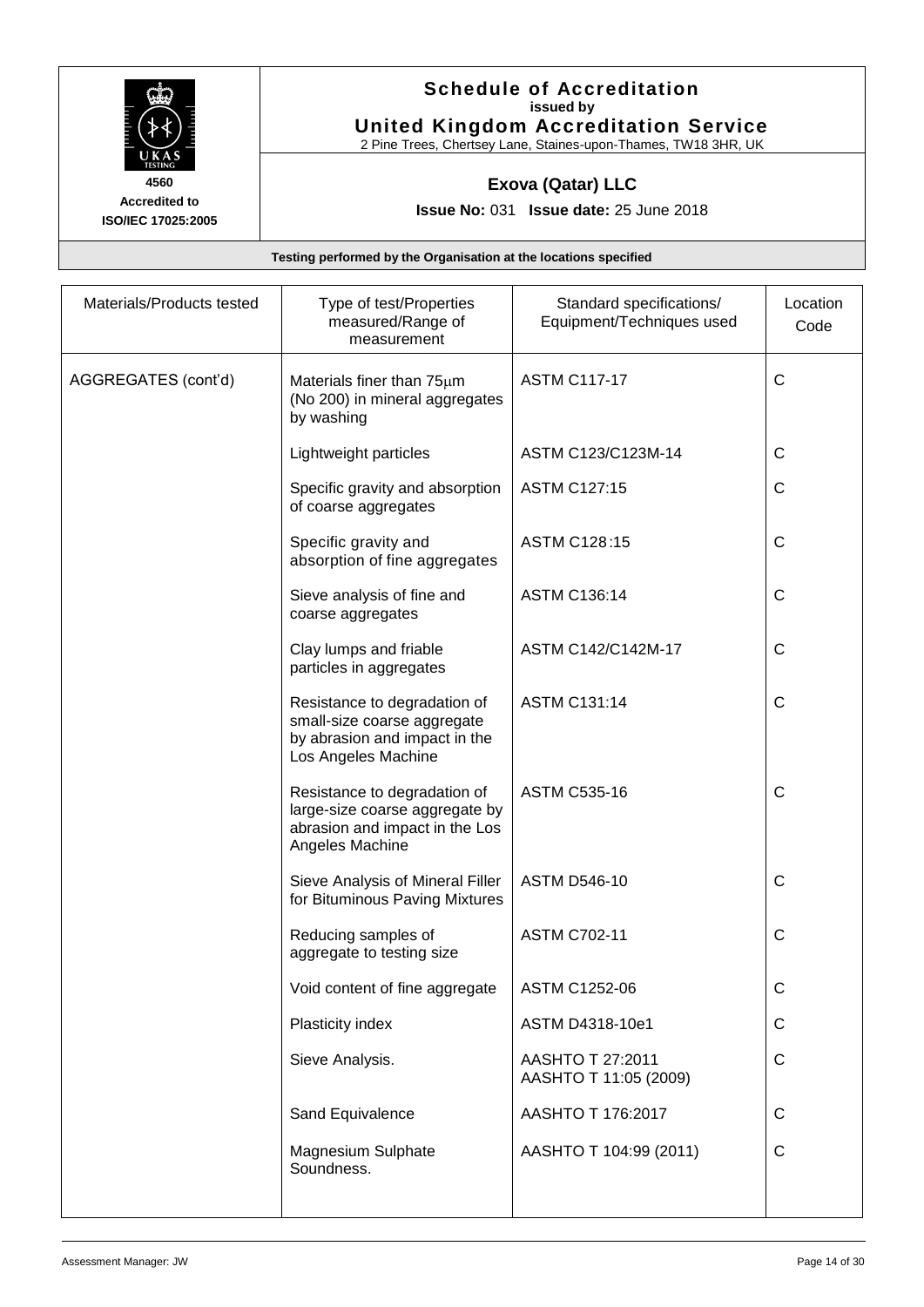

#### **Schedule of Accreditation issued by United Kingdom Accreditation Service**

2 Pine Trees, Chertsey Lane, Staines-upon-Thames, TW18 3HR, UK

### **Exova (Qatar) LLC**

**Issue No:** 031 **Issue date:** 25 June 2018

| Materials/Products tested | Type of test/Properties<br>measured/Range of<br>measurement          | Standard specifications/<br>Equipment/Techniques used | Location<br>Code |
|---------------------------|----------------------------------------------------------------------|-------------------------------------------------------|------------------|
| AGGREGATES (cont'd)       | Liquid Limit & Plastic Limit.                                        | AASHTO T89:10<br>AASHTO T90:00 (2008)                 | $\mathsf C$      |
|                           | Clay Lumps and Friable<br>Particles in Aggregate                     | AASHTO T 112:00 (2008)                                | $\mathsf{C}$     |
|                           | Percentage of Fractured<br><b>Particles in Coarse</b><br>Aggregates. | <b>ASTM D5821:17</b>                                  | $\mathsf{C}$     |
|                           | Los Angeles Abrasion                                                 | AASHTO T 96:02 (2010)                                 | $\mathsf C$      |
|                           | Flat and Elongated Particles of<br>Coarse Aggregates.                | ASTM D4791:10                                         | $\mathsf C$      |
|                           | Un-compacted Void content of<br>Fine Aggregate                       | AASHTO T304:17                                        | $\mathsf C$      |
|                           | Particle size distribution<br>- wet and dry sieving                  | BS EN 933-1:2012                                      | C, F & H         |
|                           | Method of reducing laboratory<br>samples                             | BS EN 933-2:1999                                      | $\mathsf C$      |
|                           | Flakiness index                                                      | BS EN 933-3:2012                                      | <b>C&amp;F</b>   |
|                           | Shape index                                                          | BS EN 933-4:2008                                      | $\mathsf C$      |
|                           | Shell content                                                        | BS EN 933-7:1998                                      | <b>C&amp;F</b>   |
|                           | Sand Equivalent                                                      | BS EN 933-8:2012                                      | $\mathsf C$      |
|                           | Sand Equivalent                                                      | BS EN 933-8:2012 + A1:2015                            | <b>NCL</b>       |
|                           | Assessment of fines -<br>Methylene blue test                         | BS EN 933-9:2009 + A1:2013                            | A                |
|                           | Resistance to fragmentation by<br>the Los Angeles test method        | BS EN 1097-2:2010                                     | $\mathsf{C}$     |
|                           | Water content<br>drying in a ventilated<br>oven                      | BS EN 1097-5:2008                                     | C, F & H         |
|                           |                                                                      |                                                       |                  |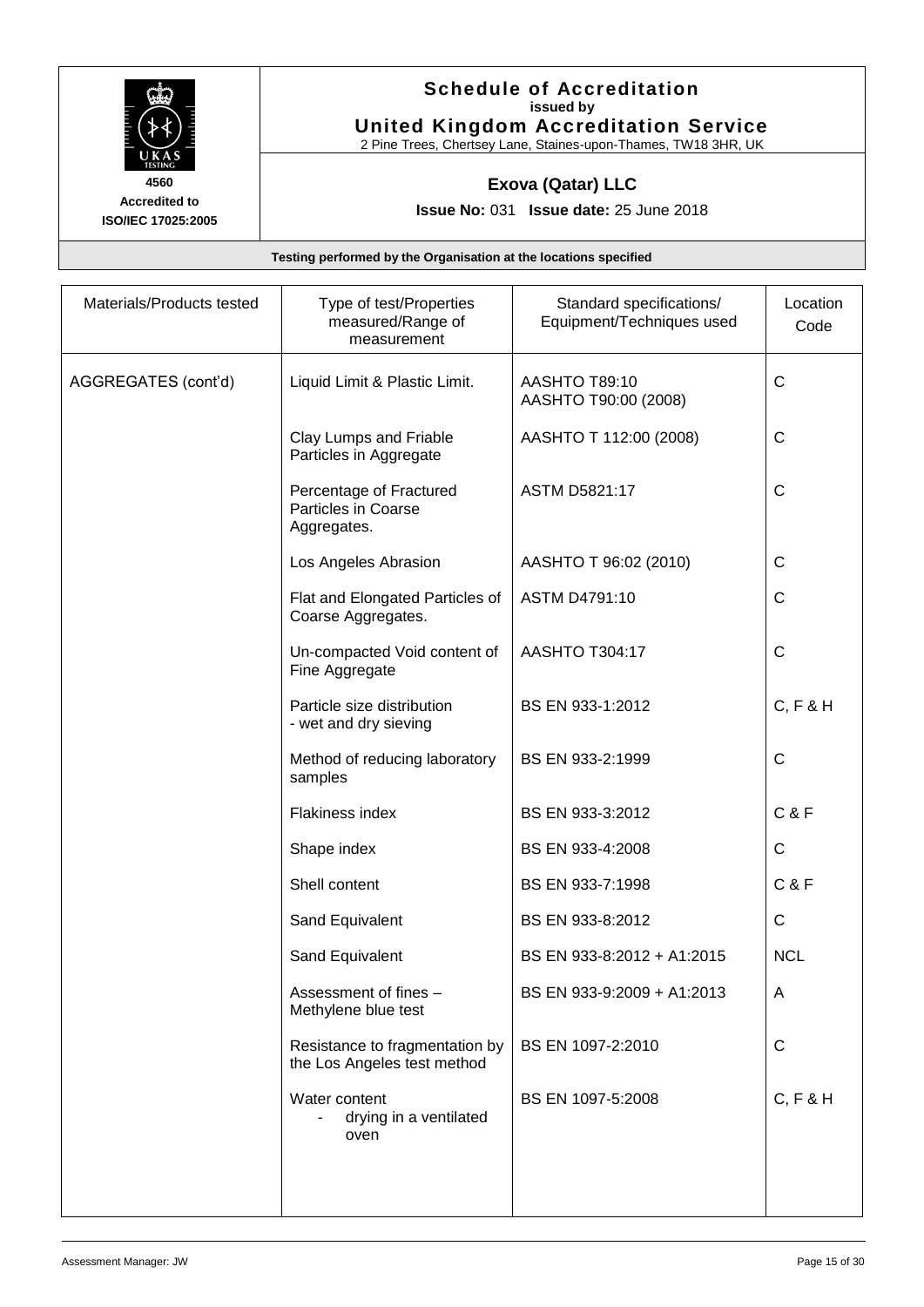

#### **Schedule of Accreditation issued by United Kingdom Accreditation Service**

2 Pine Trees, Chertsey Lane, Staines-upon-Thames, TW18 3HR, UK

### **Exova (Qatar) LLC**

**Issue No:** 031 **Issue date:** 25 June 2018

| Materials/Products tested  | Type of test/Properties<br>measured/Range of<br>measurement                                                         | Standard specifications/<br>Equipment/Techniques used | Location<br>Code |
|----------------------------|---------------------------------------------------------------------------------------------------------------------|-------------------------------------------------------|------------------|
| AGGREGATES (cont'd)        | Particle density and water<br>absorption - wire basket<br>method for aggregate particles<br>between 31.5mm and 63mm | BS EN 1097-6:2013                                     | <b>C&amp;F</b>   |
|                            | Particle density and water<br>absorption - pyknometer<br>method for aggregate particles<br>between 4mm and 31.5mm   | BS EN 1097-6:2013                                     | C, F & H         |
|                            | Particle density and water<br>absorption - pyknometer<br>method for aggregate particles<br>between 0.063mm and 4mm  | BS EN 1097-6:2013                                     | C, F & H         |
|                            | Determination of Acid Soluble<br>Sulphate content                                                                   | BS EN 1744-1:2009 Section 12                          | A                |
|                            | Determination of Acid Soluble<br>Chloride content                                                                   | BS EN 1744-5:2006                                     | A                |
|                            | Magnesium sulphate<br>soundness test                                                                                | BS EN 1367-2:2009 (not including<br>Annex B & C)      | C                |
| <b>BITUMEN</b>             | Determining the Separation<br>Tendency of polymer from<br>polymer modified asphalt                                  | <b>ASTM D7173-14</b>                                  | A                |
| <b>BITUMINOUS MIXTURES</b> | Penetration of bituminous<br>materials                                                                              | ASTM D5/D5M-13                                        | A                |
|                            | Determination of Softening<br>Point (Ring and Ball Method)                                                          | <b>ASTM D36-14e1</b>                                  |                  |
|                            | Flash and Fire Points by<br><b>Cleveland Open Cup Tester</b>                                                        | ASTM D92-16b                                          | A                |
|                            | Water in Petroleum Products<br>and Bituminous Materials by<br><b>Distillation</b>                                   | <b>ASTM D95-13e1</b>                                  | A                |
|                            | <b>Ductility</b>                                                                                                    | ASTM D113-07 (withdrawn)                              | A                |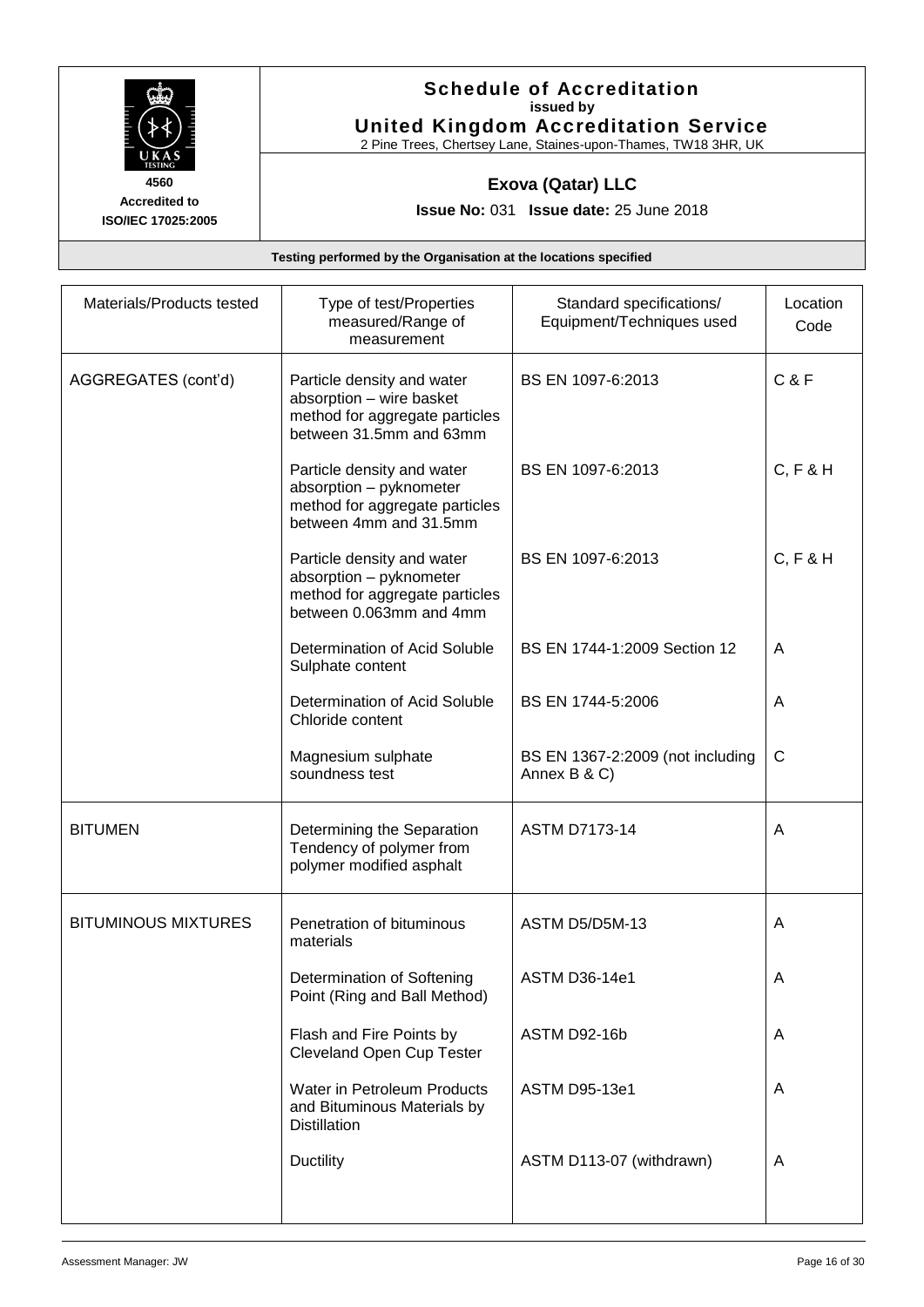

#### **Schedule of Accreditation issued by United Kingdom Accreditation Service**

2 Pine Trees, Chertsey Lane, Staines-upon-Thames, TW18 3HR, UK

### **Exova (Qatar) LLC**

**Issue No:** 031 **Issue date:** 25 June 2018

| Materials/Products tested              | Type of test/Properties<br>measured/Range of<br>measurement                                          | Standard specifications/<br>Equipment/Techniques used | Location<br>Code |
|----------------------------------------|------------------------------------------------------------------------------------------------------|-------------------------------------------------------|------------------|
| <b>BITUMINOUS MIXTURES</b><br>(cont'd) | Solubility of Asphalt Materials<br>in Trichloroethylene                                              | <b>ASTM D2042-15</b>                                  | A                |
|                                        | Effect of heat on a moving film<br>of Asphalt (rolling thin film oven<br>test)                       | ASTM 2872-12e1<br>AASHTO T240(2013)                   | A                |
|                                        | Viscocity determination of<br>Asphalt at elevated<br>temperature using a rotational<br>viscometer    | ASTM D4402/D4402M-13                                  | A                |
|                                        | <b>Elastic Recovery</b>                                                                              | ASTM D6084/D6084M-13                                  | A                |
|                                        | Multiple Stress Creep and<br>Recovery (MSCR) of Asphalt<br>Binder Using a Dynamic Shear<br>Rheometer | ASTM D7405-15;<br>AASHTO T350-14                      | A                |
|                                        | Accelerated aging of Asphalt<br>Binder using a pressurised<br>aging vessel (PAV)                     | <b>ASTM D6521-13</b>                                  | A                |
|                                        | Flexural Creep Stiffness of<br>Asphalt Binder using the<br>bending rheometer (BBR)                   | <b>ASTM D6648-08</b>                                  | A                |
|                                        | Rheological properties of<br>Asphalt Binder using a<br>dynamic shear rheometer                       | <b>ASTM D7175-15</b>                                  | A                |
|                                        | Density of bitumen                                                                                   | <b>ASTM D70-09e1</b>                                  | A                |
|                                        | Bulk specific gravity and<br>density of compacted<br>bituminous mixtures using<br>coated samples     | <b>ASTM D1188-15</b>                                  | С                |
|                                        | Theoretical maximum specific<br>gravity and density of<br>bituminous mixtures                        | ASTM D2041/D2041M-11                                  | $\mathsf{C}$     |
|                                        | Bulk specific gravity and<br>density of compacted<br>bituminous mixtures                             | ASTM D2726/D2726M-14                                  | C                |
|                                        | <b>Binder extraction</b>                                                                             | ASTM D2172/D2172M-17                                  | $\mathsf{C}$     |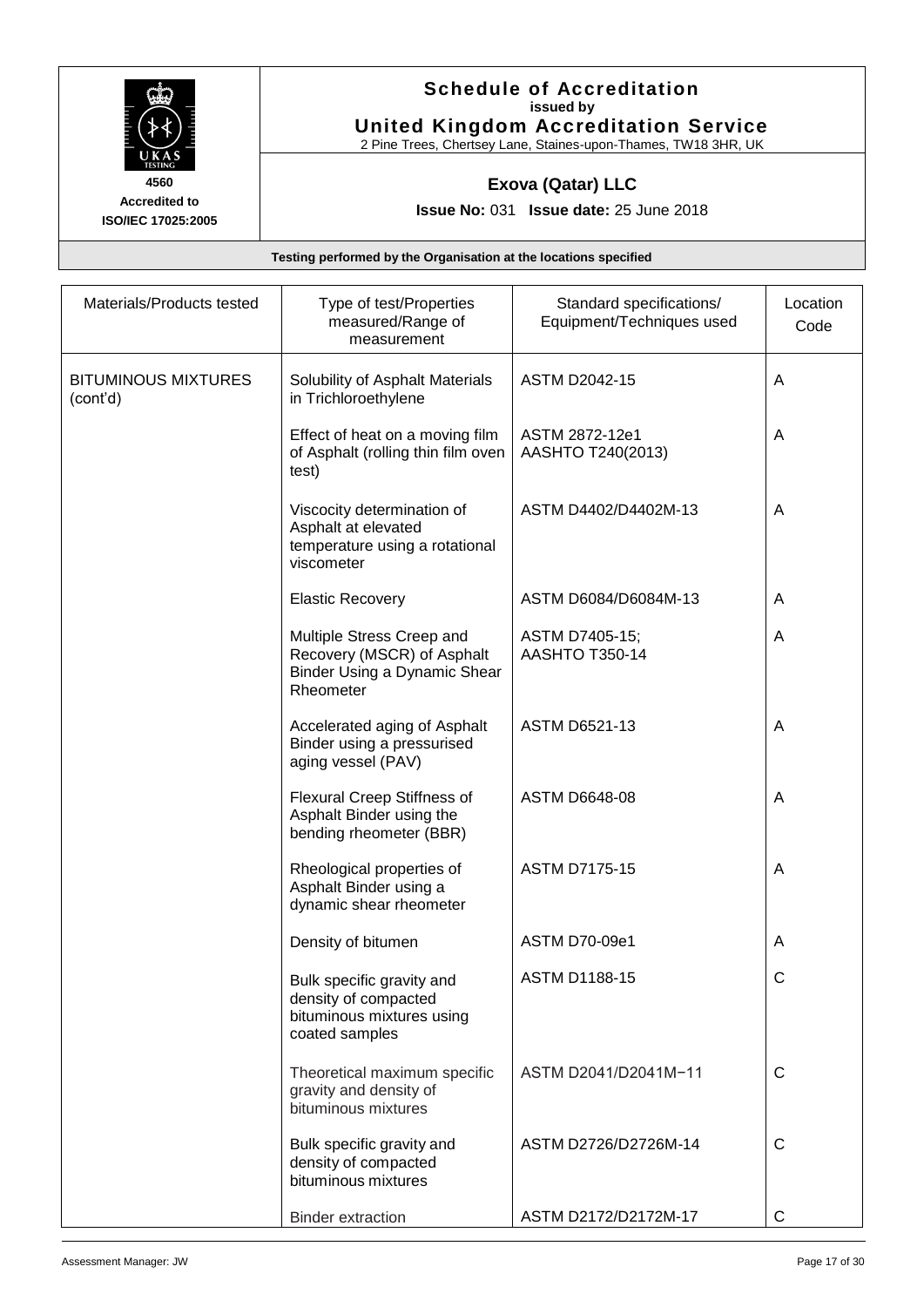

#### **Schedule of Accreditation issued by United Kingdom Accreditation Service**

2 Pine Trees, Chertsey Lane, Staines-upon-Thames, TW18 3HR, UK

### **Exova (Qatar) LLC**

**Issue No:** 031 **Issue date:** 25 June 2018

| Materials/Products tested              | Type of test/Properties<br>measured/Range of<br>measurement                                                                       | Standard specifications/<br>Equipment/Techniques used | Location<br>Code |
|----------------------------------------|-----------------------------------------------------------------------------------------------------------------------------------|-------------------------------------------------------|------------------|
| <b>BITUMINOUS MIXTURES</b><br>(cont'd) | Thickness or height of<br>compacted bituminous paving<br>mixture specimens                                                        | ASTM D3549/D3549M-11                                  | $\mathsf{C}$     |
|                                        | Mechanical size analysis of<br>extracted aggregates                                                                               | <b>ASTM D5444-15</b>                                  | C                |
|                                        | Asphalt content of hot-mix<br>asphalt by ignition method                                                                          | <b>ASTM D6307-10</b>                                  | C                |
|                                        | Preparing and Determining the<br>density of hot mix Asphalt<br>(HMA) specimens by means of<br>the Superpave Gyratory<br>compactor | <b>ASTM D6925-15</b>                                  | A                |
|                                        | Preparation of bituminous<br>specimens using Marshall<br>apparatus                                                                | ASTM D6926-16                                         | $\mathsf{C}$     |
|                                        | Marshall stability and flow<br>(Forces from 2.5 to 50 kN)                                                                         | ASTM D6927-06                                         | C                |
|                                        | Resistance of compacted hot<br>mix asphalt (HMA) to moisture-<br>induced damage - indirect<br>tensile (IDT) strength              | ASTM D6931-12                                         | $\mathsf{C}$     |
|                                        | Mixture conditioning of hot-mix<br>Asphalt (HMA)                                                                                  | AASHTO R30-02(2010)                                   | C                |
|                                        | Flash and Fire Points by<br>Cleveland Open Cup                                                                                    | AASHTO T48-17                                         | A                |
|                                        | Determination of Bulk Density<br>of Bituminous Material                                                                           | AASHTO T166                                           | C                |
|                                        | Specific Gravity of Semi-Solid<br><b>Asphalt Materials</b>                                                                        | <b>AASHTO T228-13</b>                                 | $\mathsf{C}$     |
|                                        | <b>Elastic Recovery Test of</b><br>Asphalt Materials by Means of<br>a Ductilometer                                                | AASHTO T301-13                                        | A                |
|                                        |                                                                                                                                   |                                                       |                  |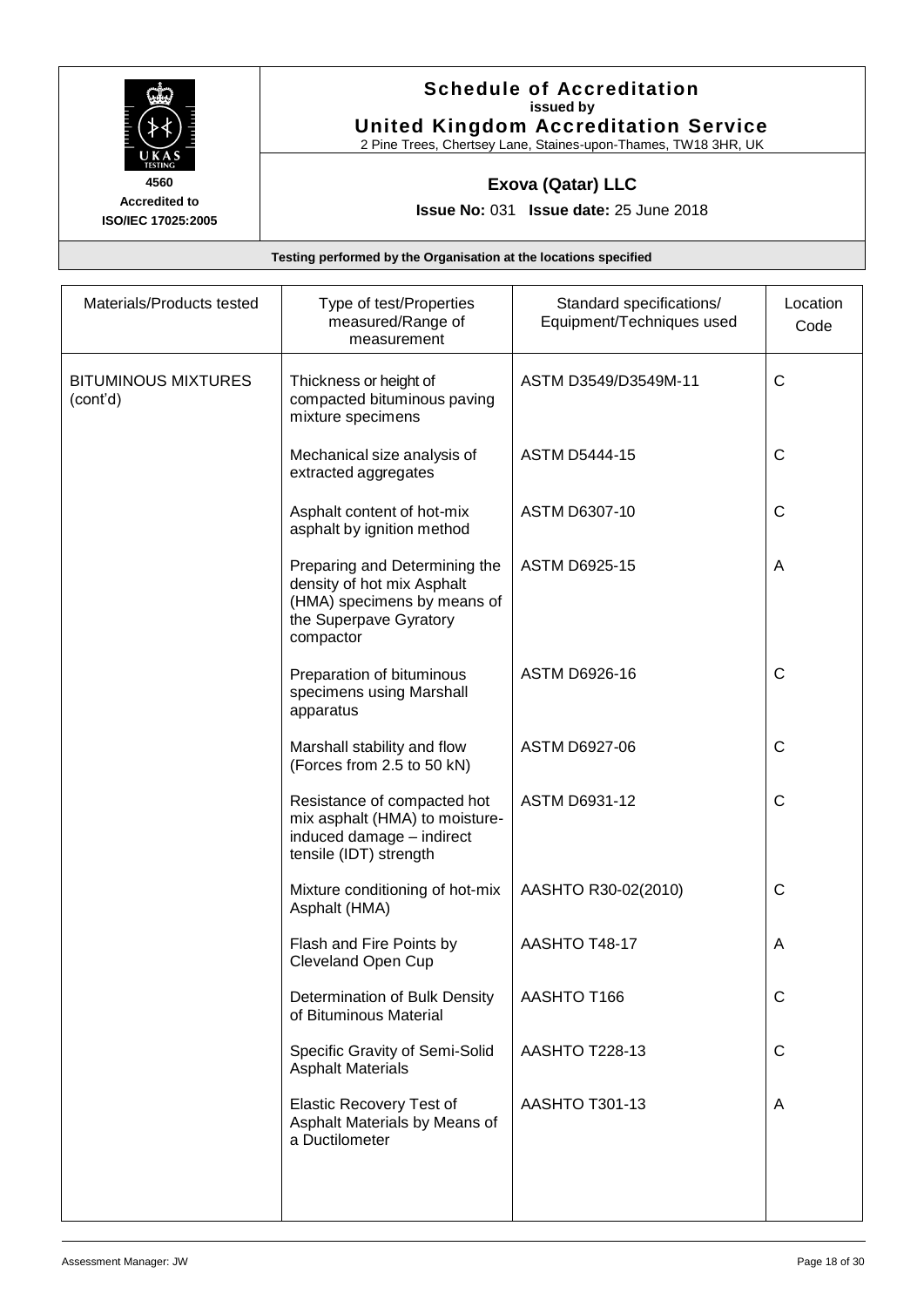

#### **Schedule of Accreditation issued by United Kingdom Accreditation Service**

2 Pine Trees, Chertsey Lane, Staines-upon-Thames, TW18 3HR, UK

### **Exova (Qatar) LLC**

**Issue No:** 031 **Issue date:** 25 June 2018

| Materials/Products tested              | Type of test/Properties<br>measured/Range of<br>measurement                                                | Standard specifications/<br>Equipment/Techniques used | Location<br>Code |
|----------------------------------------|------------------------------------------------------------------------------------------------------------|-------------------------------------------------------|------------------|
| <b>BITUMINOUS MIXTURES</b><br>(cont'd) | Determining the Flexural Creep<br>Stiffness of Asphalt Binder<br>Using the Bending Beam<br>Rheometer (BBR) | <b>AASHTO T313-12</b>                                 | A                |
|                                        | Determining the Rheological<br>Properties of Asphalt Binder<br>using a Dynamic Shear<br>Rheometer (DSR)    | <b>AASHTO T315-16</b>                                 | A                |
|                                        | Viscocity Determination of<br><b>Asphalt Binder Using</b><br><b>Rotational Viscometer</b>                  | <b>AASHTO T316-13</b>                                 | A                |
|                                        | Multiple Stress Creep (MSCR)<br>Test of Asphalt Binder Using a<br><b>Dynamic Shear Rheometer</b><br>(DSR)  | <b>AASHTO T350-14</b>                                 | A                |
|                                        | Particle size distribution                                                                                 | BS EN 12697-2:2002                                    | $\mathsf{C}$     |
|                                        | Maximum density<br>volumetric procedure                                                                    | BS EN 12697-5:2009                                    | $\mathsf{C}$     |
|                                        | <b>Bulk density</b><br>- dry<br>- saturated surface dry (SSD)<br>- sealed specimens<br>- by dimensions     | BS EN 12697-6:2012                                    | $\mathsf{C}$     |
|                                        | Void characteristics                                                                                       | BSEN 12697-8:2003                                     | $\mathsf{C}$     |
|                                        | Preparation of samples for<br>determining binder content,<br>water content and grading                     | BSEN12697-28: 2011                                    | C                |
|                                        | Determination of dimension of<br><b>Bituminous Specimens</b>                                               | BS EN 12697-29:2002                                   | C                |
|                                        | Specimen preparation by<br>impact compactor                                                                | BS EN 12697-30:2012                                   | $\mathsf{C}$     |
|                                        | Marshall test                                                                                              | BS EN 12697-34:2012                                   | C                |
|                                        | Determination of the thickness<br>of a bituminous pavement<br>destructive measurement                      | BS EN 12697-36:2003                                   | $\mathsf{C}$     |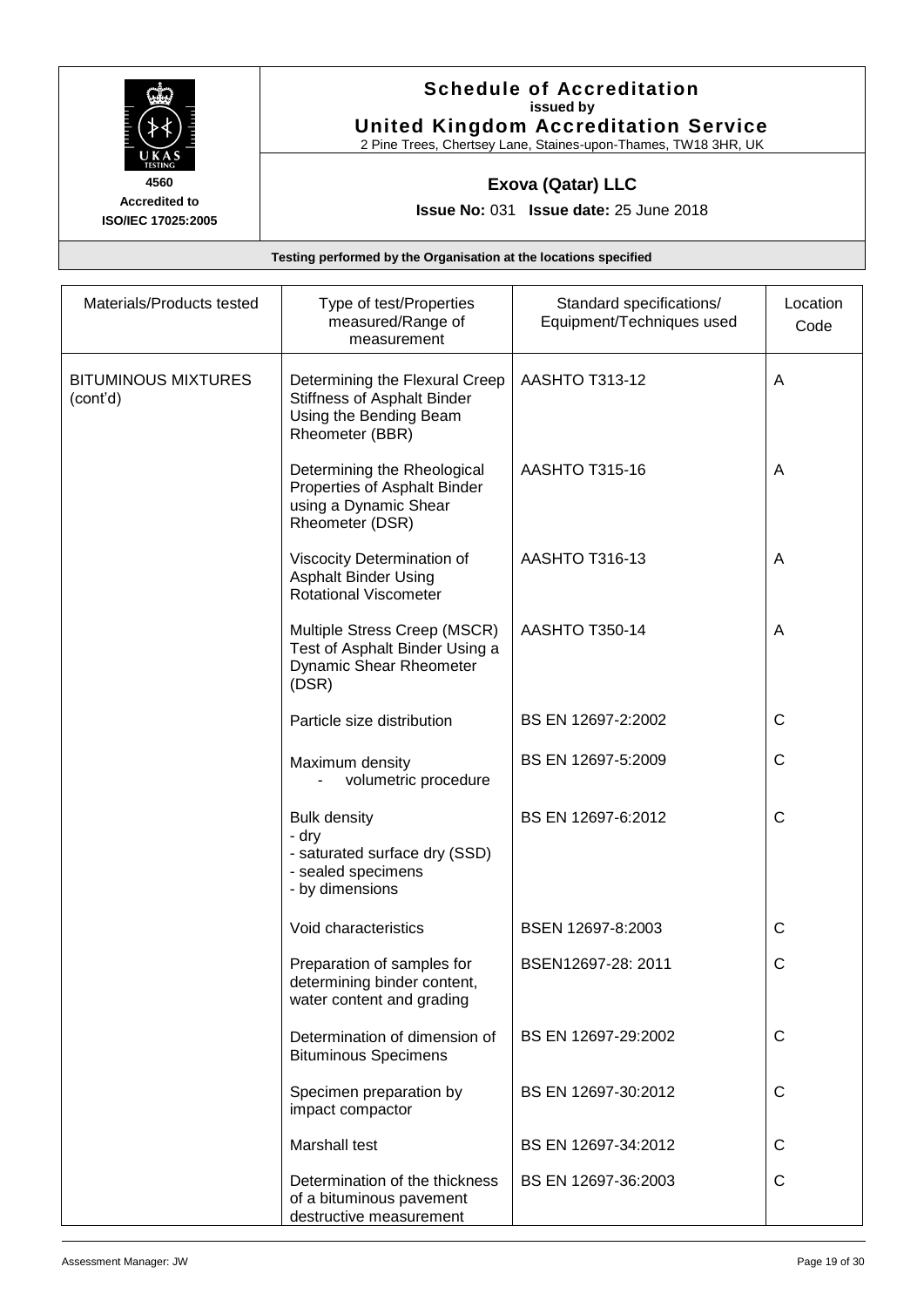

#### **Schedule of Accreditation issued by United Kingdom Accreditation Service**

2 Pine Trees, Chertsey Lane, Staines-upon-Thames, TW18 3HR, UK

### **Exova (Qatar) LLC**

**Issue No:** 031 **Issue date:** 25 June 2018

| Materials/Products tested              | Type of test/Properties<br>measured/Range of<br>measurement           | Standard specifications/<br>Equipment/Techniques used | Location<br>Code |
|----------------------------------------|-----------------------------------------------------------------------|-------------------------------------------------------|------------------|
| <b>BITUMINOUS MIXTURES</b><br>(cont'd) | Binder content by ignition                                            | BS EN 12697-39:2012                                   | $\mathsf{C}$     |
| <b>CEMENT</b>                          | Determination of Strength                                             | BS EN 196-1:2016                                      | C                |
|                                        | Determination of Sulphate                                             | BS EN 196-2:2013 CI 8                                 | A                |
|                                        | <b>Determination Residue</b><br>Insoluble                             | BS EN 196-2:2013 CI 9 & 10                            | A                |
|                                        | Determination of Pure Silica                                          | BS EN 196-2:2013 CI 13.6                              | A                |
|                                        | Determination of Total Silica                                         | BS EN 196-2:2013 Cl 13.9                              | A                |
|                                        | Determination of Iron (III) -<br>Ferric - Oxide                       | BS EN 196-2:2013 Cl 13.10                             | A                |
|                                        | Determination of Aluminium<br>Oxide                                   | BS EN 196-2:2013 CI 13.11                             | A                |
|                                        | Determination of Calcium<br>Oxide by EDTA (alternative<br>method)     | BS EN 196-2:2013 Cl 13.14                             | A                |
|                                        | Determination of Magnesium<br>Oxide by EDTA (alternative<br>method)   | BS EN 196-2:2013 CI 13.15                             | A                |
|                                        | Chloride content                                                      | BS EN 196-2:2013 clause 14                            | A                |
|                                        | Loss on ignition                                                      | BS EN 196-2:2013 clause 17                            | A                |
|                                        | Determination of Setting Times<br>and Soundness                       | BS EN 196-3:2016                                      | C                |
|                                        | Determination of Fineness<br>(Blaine Apparatus)                       | BS EN 196-6:2010                                      | $\mathsf{C}$     |
|                                        | Amount of Water Required for<br>Normal Consistency by Vicat<br>Needle | <b>ASTM C187-16</b>                                   | C                |
|                                        | Time of Setting of Hydraulic<br><b>Cement by Vicat Needle</b>         | <b>ASTM C191-13</b>                                   | C                |
|                                        |                                                                       |                                                       |                  |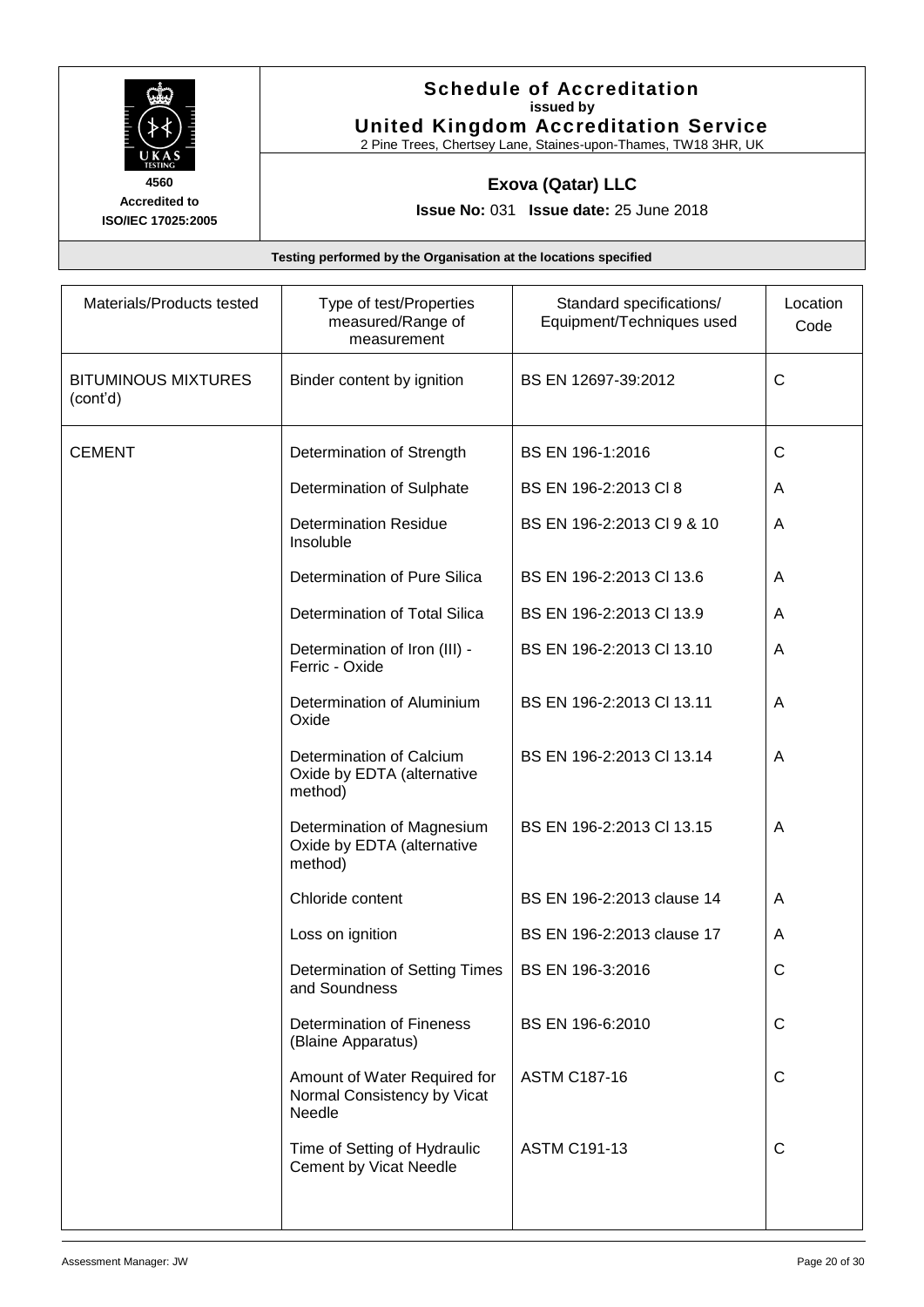

#### **Schedule of Accreditation issued by United Kingdom Accreditation Service**

2 Pine Trees, Chertsey Lane, Staines-upon-Thames, TW18 3HR, UK

### **Exova (Qatar) LLC**

**Issue No:** 031 **Issue date:** 25 June 2018

**Testing performed by the Organisation at the locations specified**

| Materials/Products tested  | Type of test/Properties<br>measured/Range of<br>measurement                        | Standard specifications/<br>Equipment/Techniques used                          | Location<br>Code |
|----------------------------|------------------------------------------------------------------------------------|--------------------------------------------------------------------------------|------------------|
| <b>CONCRETE - hardened</b> | Chloride penetration test -<br>chloride migration                                  | NTB 492:1999-11                                                                | $\mathsf{C}$     |
|                            | Compressive Strength of<br><b>Cylindrical Concrete</b><br>Specimens                | ASTM C39/C39M-18                                                               | $\mathsf{C}$     |
|                            | <b>Capping Cylindrical Concrete</b><br>Specimens                                   | ASTM C617/C617M-15                                                             | $\mathsf{C}$     |
|                            | Rapid Chloride Permeability                                                        | <b>ASTM C1202-12</b>                                                           | <b>C&amp;F</b>   |
|                            | Density                                                                            | BS 1881: Part 114: 1983<br>(withdrawn)                                         | C                |
|                            | Compressive strength of cubes<br>- including curing<br>(Forces from 30 to 3000 kN) | BS 1881: Part 116:1983<br>(withdrawn)<br>BS 1881: Part 111:1983<br>(withdrawn) | $\mathsf{C}$     |
|                            | Water absorption                                                                   | BS 1881: Part 122: 2011                                                        | $C$ & $H$        |
|                            | Initial Surface Absorption of<br>water                                             | BS1881:Part 208:1996                                                           | $\mathsf{C}$     |
|                            | Determination of Chloride<br>Content                                               | BS 1881-124: 2015 Clause 12.1                                                  | A                |
|                            | Determination of Sulphate<br>Content                                               | BS 1881-124: 2015 Clause 12.2                                                  | A                |
|                            | Shape and dimensions of<br>specimens                                               | BS EN 12390-1:2012                                                             | C, F & H         |
|                            | Making test cubes and curing                                                       | BS EN 12390-2:2009                                                             | C & F            |
|                            | Compressive strength of cubes<br>- including curing<br>(Forces from 30 to 3000 kN) | BS EN 12390-2: 2009<br>BS EN 12390-3: 2009                                     | C, F & H         |
|                            | Flexural strength of concrete                                                      | BS EN 12390-5:2009                                                             | C                |
|                            | Tensile splitting strength of<br>concrete                                          | BS EN 12390-6:2009                                                             | $\mathsf{C}$     |
|                            | Density                                                                            | BS EN 12390-7: 2009                                                            | C, F & H         |
|                            | <b>Water Penetration</b>                                                           | BS EN 12390-8:2009                                                             | C, F & H         |

**Accredited to ISO/IEC 17025:2005**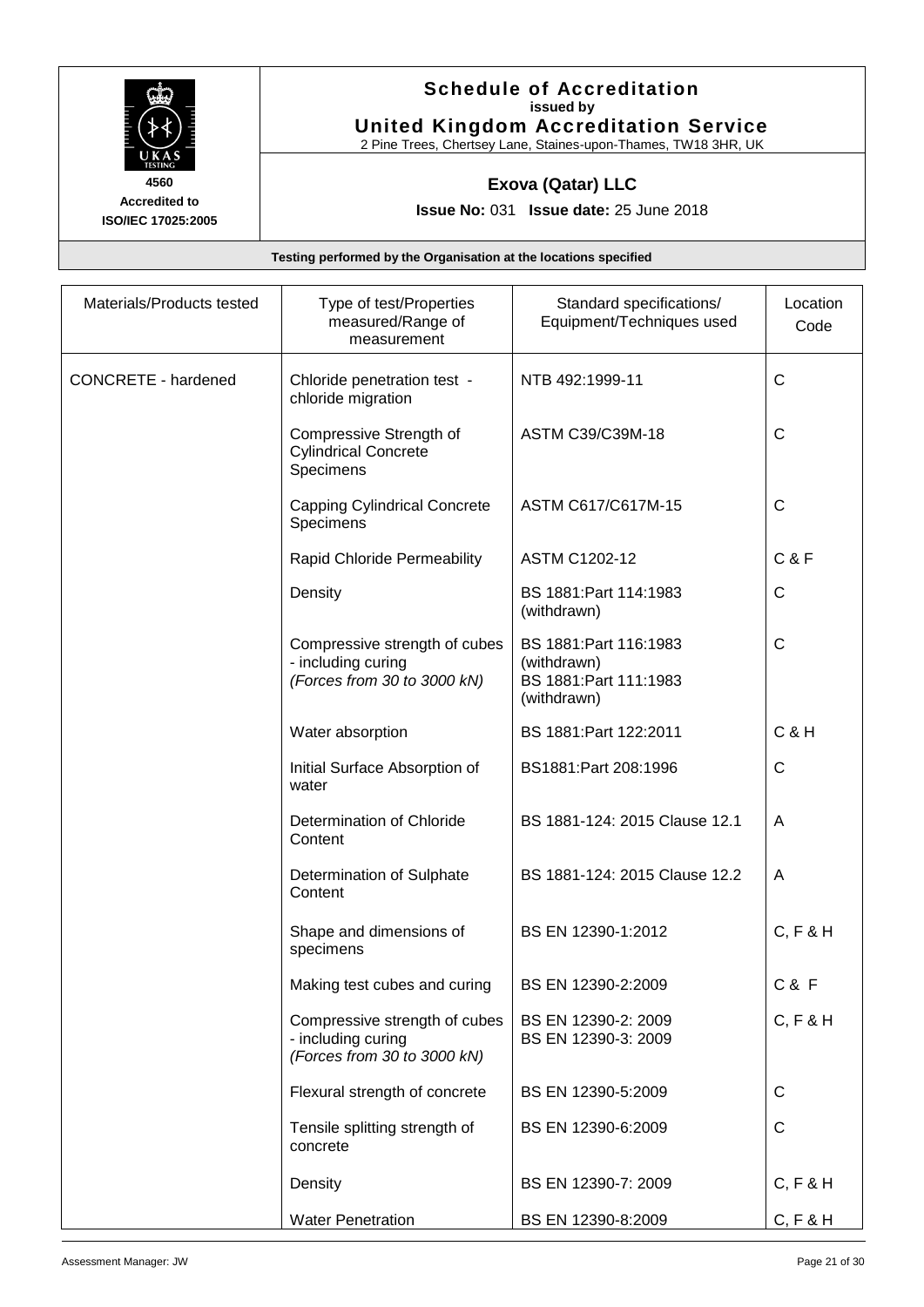

#### **Schedule of Accreditation issued by United Kingdom Accreditation Service**

2 Pine Trees, Chertsey Lane, Staines-upon-Thames, TW18 3HR, UK

### **Exova (Qatar) LLC**

**Issue No:** 031 **Issue date:** 25 June 2018

| Materials/Products tested                | Type of test/Properties<br>measured/Range of<br>measurement                | Standard specifications/<br>Equipment/Techniques used | Location<br>Code |
|------------------------------------------|----------------------------------------------------------------------------|-------------------------------------------------------|------------------|
| CONCRETE - hardened<br>(cont'd)          | Compressive strength of cores<br>(Forces from 30 to 3000kN)                | BS EN 12504-1:2009                                    | $\mathsf{C}$     |
|                                          | Flexural tensile strength (limit<br>of proportionality (LOP),<br>residual) | BS EN 14651:2005 + A1:2007                            | C                |
| <b>MASONRY</b>                           | Water absorption of masonry<br>blocks                                      | BS EN 771-1:2011                                      | $\mathsf{C}$     |
|                                          | <b>Water Absorption</b>                                                    | BS EN 771-3:2011 + A1:2015                            | C                |
|                                          | Determination of Compressive<br>Strength                                   | BS EN 772-1:2011 + A1:2015                            | $\mathsf{C}$     |
|                                          | Dimensions of masonry blocks                                               | BS EN 772-16:2011                                     | $\mathsf{C}$     |
| PRECAST CONCRETE<br><b>BLOCKS</b>        | Water absorption of masonry<br>blocks                                      | <b>ASTM C140-14b</b>                                  | C                |
| PRECAST CONCRETE<br><b>KERB UNITS</b>    | Dimensions and water<br>absorption of kerbs                                | BS EN 1340:2003 Annex C & E                           | $\mathsf{C}$     |
|                                          | <b>Transverse Strength</b>                                                 | BS EN 1340:2003 Annex F                               | $\mathsf{C}$     |
| PRECAST CONCRETE<br><b>PAVING BLOCKS</b> | Dimensions and water<br>absorption of paving blocks                        | BS 6717 annex A & B: 2001                             | $\mathsf{C}$     |
|                                          | <b>Water Absorption</b>                                                    | BS EN 1338:2003 Annex E                               | C                |
| PRECAST CONCRETE<br><b>PAVING FLAGS</b>  | <b>Water Absorption</b>                                                    | BS EN 1339:2003 Annex E                               | $\mathsf{C}$     |
|                                          | <b>Transverse Strength</b>                                                 | BS EN 1339:2003 Annex F                               | C                |
| SOILS for civil engineering<br>purposes  | Moisture content<br>- oven drying method                                   | BS 1377: Part 2:1990                                  | C & F            |
|                                          | Liquid Limit<br>- Cone penetrometer                                        | BS 1377: Part 2:1990                                  | $\mathsf{C}$     |
|                                          |                                                                            |                                                       |                  |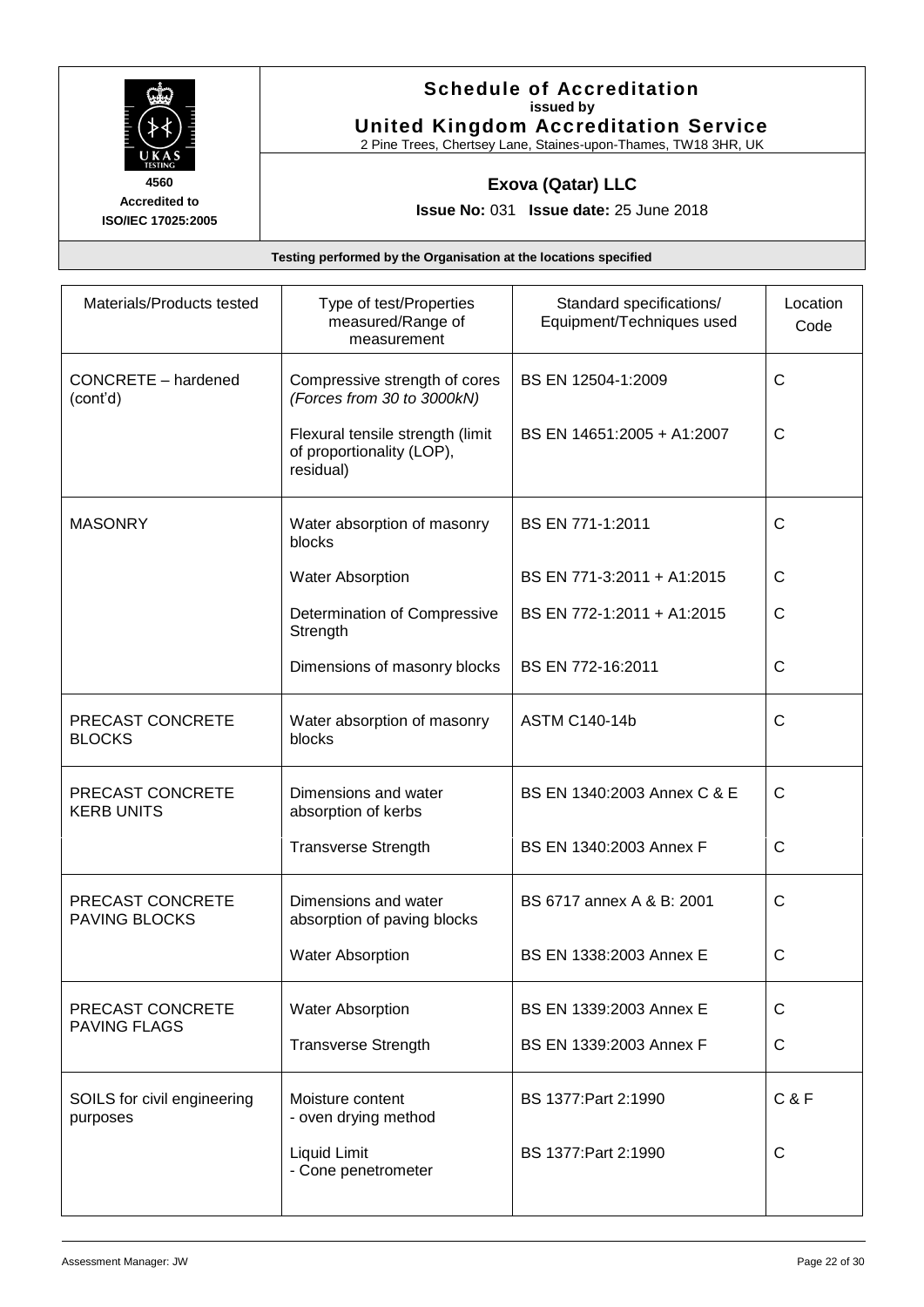

### **Schedule of Accreditation issued by United Kingdom Accreditation Service**

2 Pine Trees, Chertsey Lane, Staines-upon-Thames, TW18 3HR, UK

### **Exova (Qatar) LLC**

**Issue No:** 031 **Issue date:** 25 June 2018

| Materials/Products tested                        | Type of test/Properties<br>measured/Range of<br>measurement                          | Standard specifications/<br>Equipment/Techniques used | Location<br>Code |
|--------------------------------------------------|--------------------------------------------------------------------------------------|-------------------------------------------------------|------------------|
| SOILS for civil engineering<br>purposes (cont'd) | Liquid Limit<br>- Casagrande method                                                  | BS 1377: Part 2:1990                                  | $\mathsf{C}$     |
|                                                  | <b>Plastic Limit and Plasticity</b><br>Index                                         | BS 1377: Part 2:1990                                  | $\mathsf{C}$     |
|                                                  | Particle size distribution<br>- wet sieving                                          | BS 1377: Part 2:1990                                  | C, F & H         |
|                                                  | Particle size distribution<br>- dry sieving                                          | BS 1377: Part 2:1990                                  | C, F & H         |
|                                                  | Determination of Organic<br><b>Matter Content</b>                                    | BS 1377-3:1990 Clause 3                               | A                |
|                                                  | Determination of the Sulphate<br>content of Soil (Acid extract<br>and water extract) | BS 1377-3:1990 Clause 5.2 & 5.3                       | A                |
|                                                  | Determination of the chloride<br>content (Acid extract and water<br>extract)         | BS 1377-3:1990 Clause 7.2 & 7.3                       | A                |
|                                                  | Determination of pH of Soil                                                          | BS 1377-3:1990 Clause 9                               | A                |
|                                                  | Dry density/moisture content<br>relationship (4.5 kg rammer)                         | BS 1377: Part 4:1990                                  | C, F & H         |
|                                                  | <b>CBR (California Bearing Ratio)</b><br>of laboratory-compacted soils               | BS 1377: Part 4: 1990                                 | <b>C&amp;H</b>   |
|                                                  | Swelling of soaked CBR<br>specimen                                                   | BS 1377: Part 4: 1990                                 | <b>C&amp;H</b>   |
|                                                  | <b>Water Absorption</b>                                                              | AASHTO T 85                                           |                  |
|                                                  | CBR of laboratory-compacted<br>soils (soaked)                                        | AASHTO T193 (10)                                      | $\mathsf{C}$     |
|                                                  | Moisture Content - Oven Dried                                                        | <b>AASHTO T 265-15</b>                                | $\mathsf{C}$     |
|                                                  | Amount of Material Finer Than<br>No.200 Sieve in Soil by<br>Washing                  | <b>ASTM D1140-17</b>                                  | C                |
|                                                  | Dry desity /moisture content<br>relationship $-4.5$ kg rammer                        | <b>ASTM D1557-12</b>                                  | C                |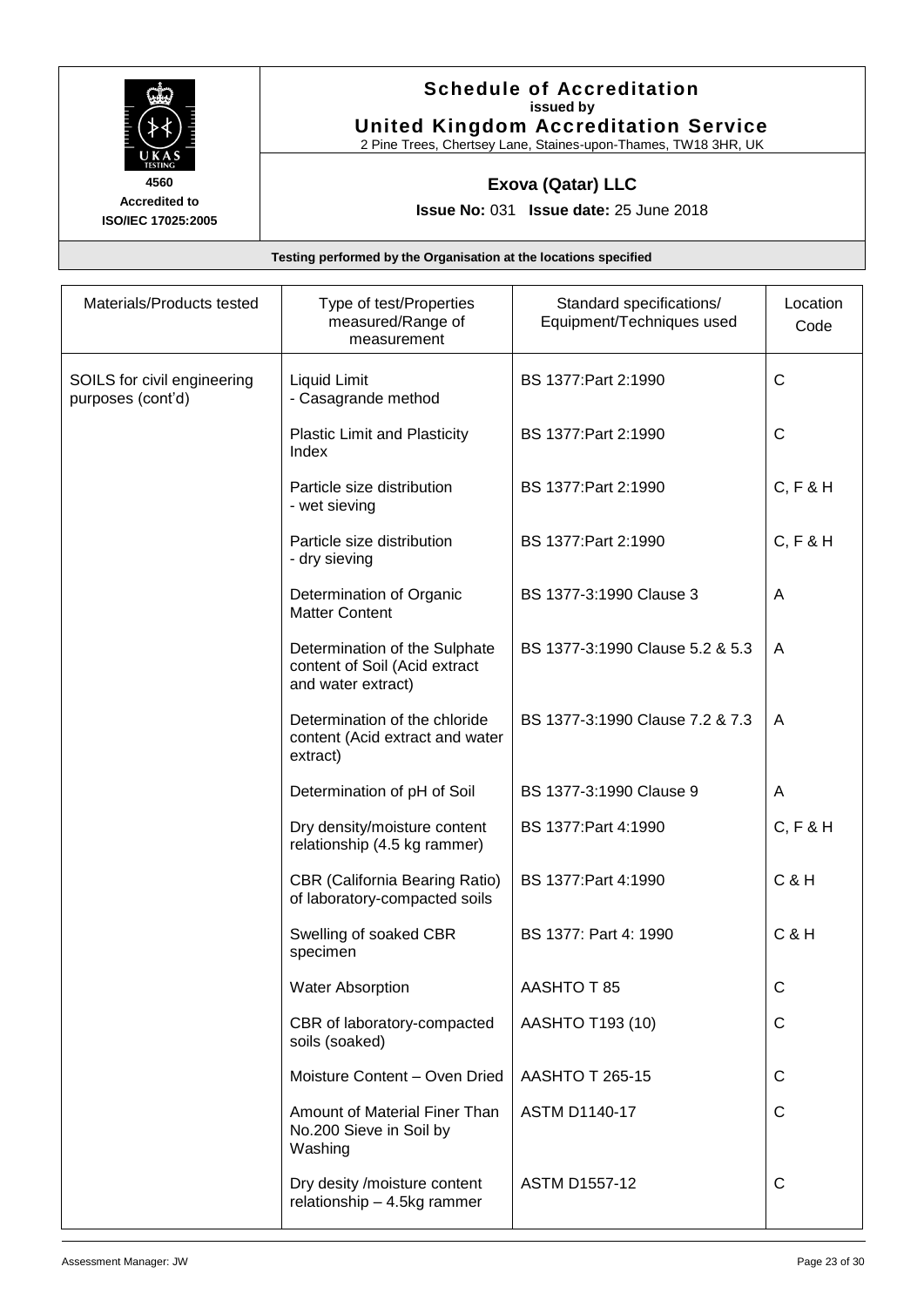

#### **Schedule of Accreditation issued by United Kingdom Accreditation Service**

2 Pine Trees, Chertsey Lane, Staines-upon-Thames, TW18 3HR, UK

### **Exova (Qatar) LLC**

**Issue No:** 031 **Issue date:** 25 June 2018

| Materials/Products tested                        | Type of test/Properties<br>measured/Range of<br>measurement              | Standard specifications/<br>Equipment/Techniques used | Location<br>Code |
|--------------------------------------------------|--------------------------------------------------------------------------|-------------------------------------------------------|------------------|
| SOILS for civil engineering<br>purposes (cont'd) | Laboratory California Bearing<br>Ratio (CBR)                             | <b>ASTM D1883-16</b>                                  | C                |
|                                                  | Water (Moisture) Content                                                 | <b>ASTM D2216-10</b>                                  | C                |
|                                                  | Sand equivalent value                                                    | <b>ASTM D2419-14</b>                                  | C                |
| <b>SOILS and STABILISED</b><br><b>MATERIALS</b>  | Preparation of specimens<br>compacted with constant<br>compacted effort  | BS 1924: Part 2: 1990<br>clause 4.1.5                 | C                |
|                                                  | Compressive strength of cubic<br>specimens                               | BS 1924: Part 2: 1990 clause 4.2                      | C                |
| <b>ROCK</b>                                      | Uniaxial compressive strength<br>of rock cores                           | <b>ASTM D7012-14</b>                                  | C                |
|                                                  | Preparation of rock cores for<br>strength testing                        | <b>ASTM D4543-08</b>                                  | C                |
|                                                  | Determination of armourstone<br>particle density and water<br>absorption | BS EN 13383-2:2013                                    | C                |
| <b>End of section</b>                            |                                                                          |                                                       |                  |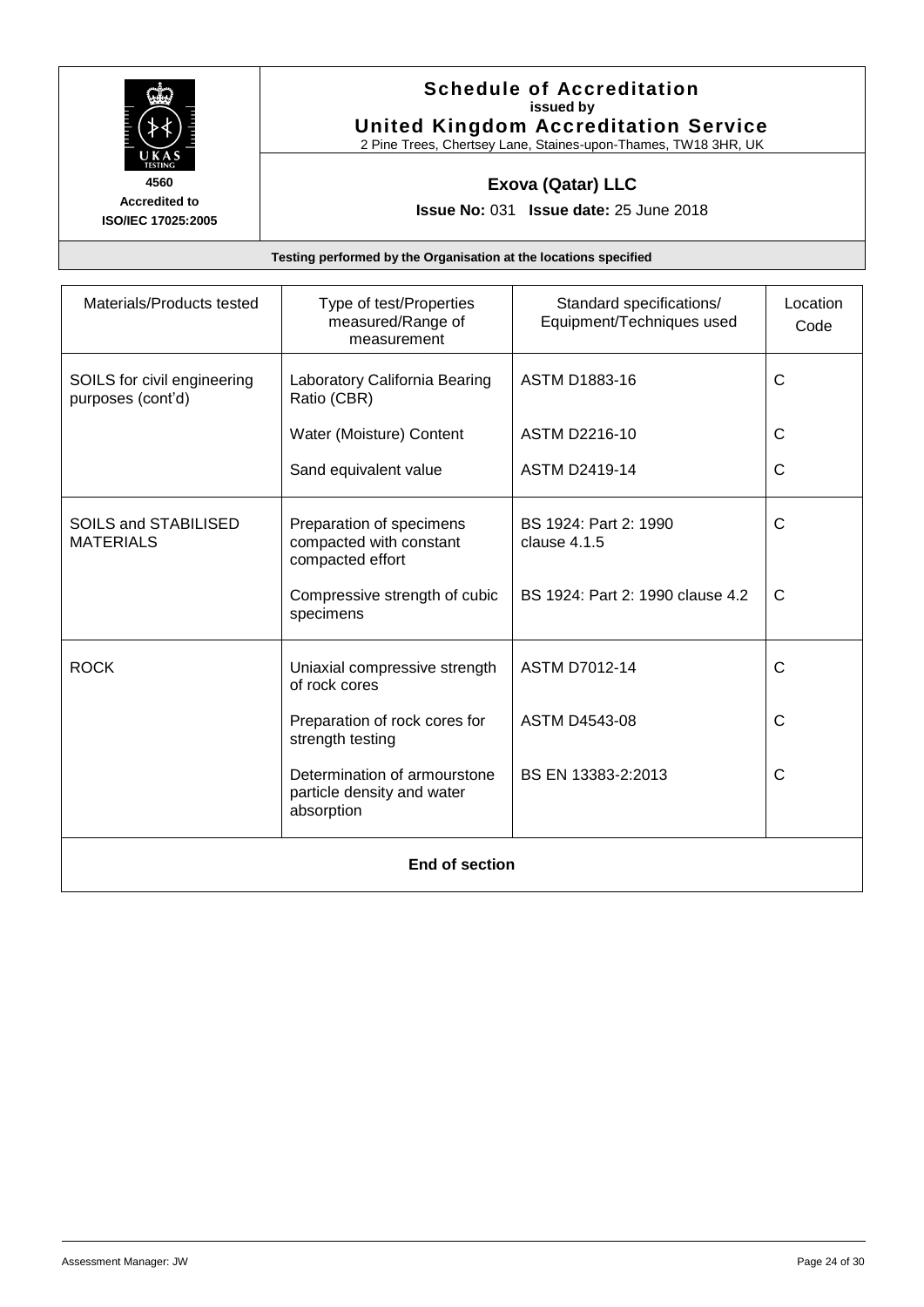|                                                        | <b>Schedule of Accreditation</b><br>issued by<br><b>United Kingdom Accreditation Service</b><br>2 Pine Trees, Chertsey Lane, Staines-upon-Thames, TW18 3HR, UK |                                                                                              |                  |  |  |
|--------------------------------------------------------|----------------------------------------------------------------------------------------------------------------------------------------------------------------|----------------------------------------------------------------------------------------------|------------------|--|--|
| 4560<br><b>Accredited to</b><br>ISO/IEC 17025:2005     | <b>Exova (Qatar) LLC</b><br><b>Issue No: 031 Issue date: 25 June 2018</b>                                                                                      |                                                                                              |                  |  |  |
|                                                        | Testing performed by the Organisation at the locations specified                                                                                               |                                                                                              |                  |  |  |
| Materials/Products tested                              | Type of test/Properties<br>measured/Range of<br>measurement                                                                                                    | Standard specifications/<br>Equipment/Techniques used                                        | Location<br>Code |  |  |
|                                                        | <b>Metallurgical, Mechanical and Associated Chemical Testing</b>                                                                                               |                                                                                              |                  |  |  |
| Plain carbon and low carbon                            | Mechanica; Tests                                                                                                                                               |                                                                                              |                  |  |  |
| alloy steels                                           | Rockwell (B and C Scales)                                                                                                                                      | BS EN ISO 6508-1:2005<br><b>ASTM E18-17</b>                                                  | A                |  |  |
|                                                        | Vickers (HV5 & 10)                                                                                                                                             | BS EN ISO 6507-1:2005<br><b>ASTM E92-17</b>                                                  | A                |  |  |
|                                                        | Charpy impact<br>(-196°C and -101°C to<br>ambient)                                                                                                             | <b>ASTM E23-12c</b>                                                                          | A                |  |  |
|                                                        | <b>Fracture toughness</b>                                                                                                                                      |                                                                                              |                  |  |  |
|                                                        | CTOD (in the temperature<br>range 77K to ambient)                                                                                                              | BS 7448-1:1991<br>BS 7448: Part 2:1997 (Withdrawn)                                           | A                |  |  |
|                                                        | Tensile at ambient<br>temperature<br>(forces up to 2000 kN)                                                                                                    | BS EN ISO 6892-1:2009<br>ASTM E8/E8M-15a<br><b>ASTM A370-15</b><br>API 5L 45 th Edition 2013 | A                |  |  |
|                                                        | Ferrite content                                                                                                                                                | Documented In-House Method<br>QMET 04 using Fischer<br>Ferritscope                           | A                |  |  |
|                                                        | Replica Surface Microstructure                                                                                                                                 | ASTM E1351-01(2012)<br>Documented In House Method<br>Exova Q-Site 02                         | A & B            |  |  |
| Carbon steel bars for the<br>reinforcement of concrete | <b>Bend</b>                                                                                                                                                    | BS 4449:1988 (withdrawn)<br>ASTM A615/A615M-15ae <sup>1</sup>                                | A                |  |  |
|                                                        | Rebend                                                                                                                                                         | BS 4449:1997 (withdrawn)<br>BS 4449:2005 + A2:2009                                           | A                |  |  |
|                                                        | Tensile                                                                                                                                                        | BS 4449:1997 (withdrawn)<br>BS 4449:2005 + A3:2016<br>ASTM A615/A615M-15ae <sup>1</sup>      | A                |  |  |
|                                                        |                                                                                                                                                                |                                                                                              |                  |  |  |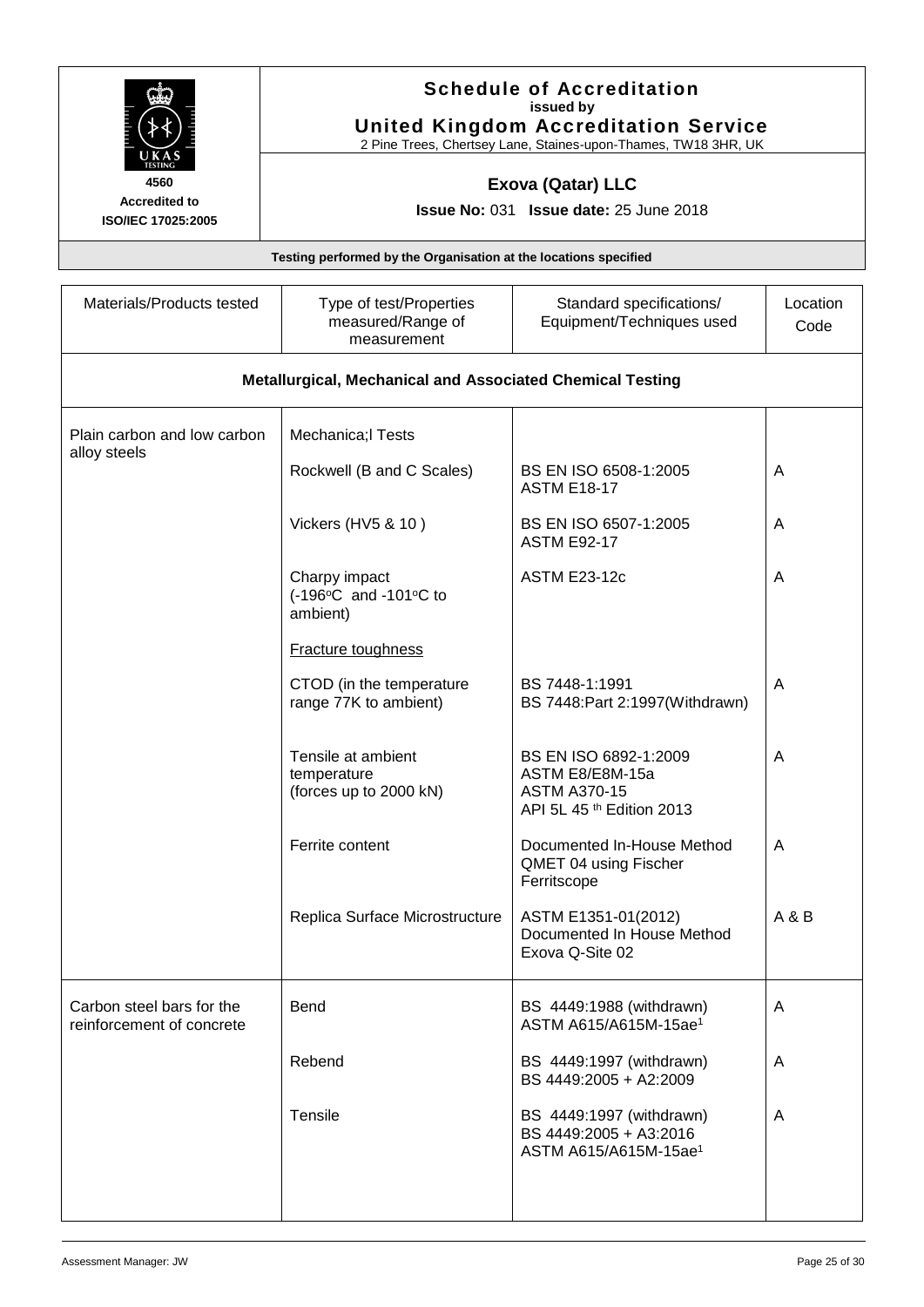

#### **Schedule of Accreditation issued by United Kingdom Accreditation Service**

2 Pine Trees, Chertsey Lane, Staines-upon-Thames, TW18 3HR, UK

### **Exova (Qatar) LLC**

**Issue No:** 031 **Issue date:** 25 June 2018

| Materials/Products tested                                        | Type of test/Properties<br>measured/Range of<br>measurement                                                                                                    | Standard specifications/<br>Equipment/Techniques used                                                                                                                                                                                                                                                                                                                                                                                         | Location<br>Code |
|------------------------------------------------------------------|----------------------------------------------------------------------------------------------------------------------------------------------------------------|-----------------------------------------------------------------------------------------------------------------------------------------------------------------------------------------------------------------------------------------------------------------------------------------------------------------------------------------------------------------------------------------------------------------------------------------------|------------------|
| Bolts and Studs (In full<br>section and machined test<br>pieces) | <b>Tensile</b>                                                                                                                                                 | BS EN ISO 898-1:2013<br>ASTM F606-13 & F606M-13a                                                                                                                                                                                                                                                                                                                                                                                              | A                |
| Multi Wite Steel Strand                                          | Tensile strength                                                                                                                                               | ASTM 1061/A1061M-09<br>BS EN ISO 1560-3: 2010                                                                                                                                                                                                                                                                                                                                                                                                 | A                |
| Weldments                                                        | Bend, Fillet weld fracture,<br>Hardness, Impact, Nick-break,<br>Tensile, CTOD, Macro- and<br>Micro-examination in<br>accordance with specific<br>welding codes | BS EN ISO 5173:2010 + A1:2011<br>BS EN ISO 9017:2013<br>BS EN ISO 9015-1:2011<br>BS EN ISO 4136:2012<br>BS EN ISO 5178:2011<br>BS 7448: Part 2:1997 (Withdrawn)<br>BS EN ISO 17639:2013<br>BS 4515-1:2009<br>BS 4515-2:1999<br>BS EN ISO 15614-1:2004 +<br>A1:2008<br>BS EN ISO 15614-2 : 2005<br>BS EN 287: Part1: 2011<br>BS EN ISO 9601-1:2013<br>BS EN ISO 9606-2:2004<br>ASME IX-15<br>API 1104 21st Edition 2013<br>AWS D1.1/D1.1M-2015 | A                |
| Manhole tops for vehicular<br>and pedestrian areas               | Deflection (up to 1000 kN)                                                                                                                                     | BS EN 124:2015                                                                                                                                                                                                                                                                                                                                                                                                                                | A                |
| <b>End of Section</b>                                            |                                                                                                                                                                |                                                                                                                                                                                                                                                                                                                                                                                                                                               |                  |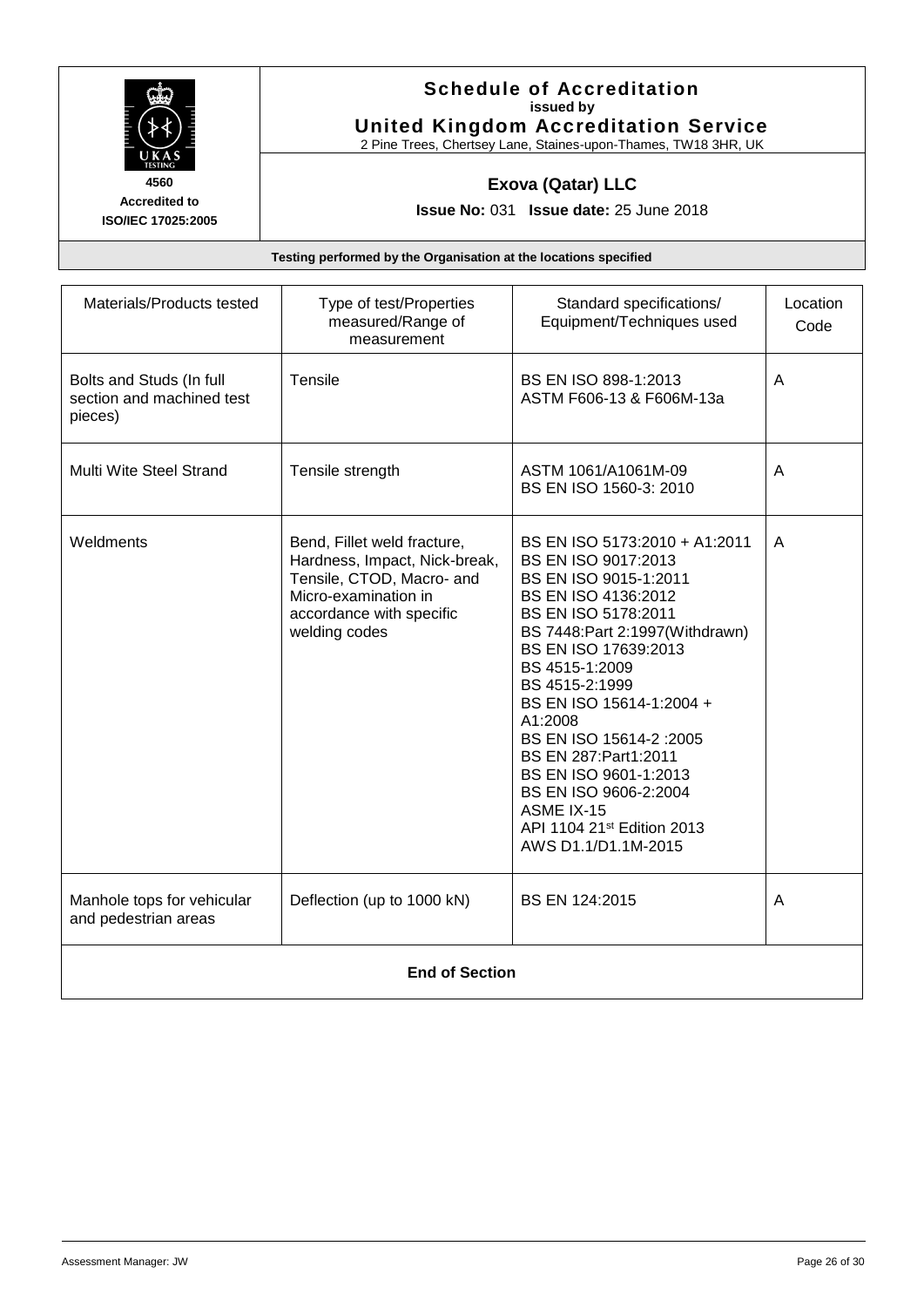| <b>United Kingdom Accreditation Service</b><br>2 Pine Trees, Chertsey Lane, Staines-upon-Thames, TW18 3HR, UK |  |  |
|---------------------------------------------------------------------------------------------------------------|--|--|
| <b>Exova (Qatar) LLC</b><br><b>Issue No: 031 Issue date: 25 June 2018</b>                                     |  |  |
| Testing performed by the Organisation at the locations specified                                              |  |  |
|                                                                                                               |  |  |

| Materials/Products tested                | Type of test/Properties<br>measured/Range of<br>measurement                            | Standard specifications/<br>Equipment/Techniques used | Location<br>Code |  |  |
|------------------------------------------|----------------------------------------------------------------------------------------|-------------------------------------------------------|------------------|--|--|
|                                          | <b>Site Sampling and Testing</b>                                                       |                                                       |                  |  |  |
| <b>AGGREGATES</b>                        | Sampling coarse, fine and all-<br>in aggregates - from heaps                           | BS 812: Part 102: 1989<br>(withdrawn)                 | D                |  |  |
|                                          | Sampling of coarse and fine<br>aggregates - from stockpiles                            | BS EN 932-1:1997                                      | <b>D&amp;F</b>   |  |  |
|                                          | Sampling of aggregates                                                                 | <b>ASTM D75/75M-14</b>                                | D                |  |  |
| <b>BITUMINOUS</b><br><b>DISTRIBUTORS</b> | <b>Estimating Application Rate</b><br>and Residual Application Rate                    | <b>ASTM D2995-14</b>                                  | D                |  |  |
| <b>BITUMINOUS MIXTURES</b>               | Temperature of measurement<br>- in a lorry                                             | BS EN 12697-13:2000                                   | D                |  |  |
|                                          | Sampling from -<br>around the augers of a paver;<br>from a lorry load of material      | BS EN 12697-27:2001                                   | D                |  |  |
|                                          | Preparation of samples for<br>determining binder content,<br>water content and grading | BS EN 12607-28:2001                                   | D                |  |  |
|                                          | Sampling Bituminous Paving<br><b>Mixtures</b>                                          | ASTM D979/D979M-15                                    | D                |  |  |
|                                          | <b>Sampling Compacted Asphalt</b><br>Mixtures For Laboratory<br>Testing                | ASTM D5361/D5361M-16                                  | D                |  |  |
|                                          | Preparation of samples for<br>determining binder content                               | AASHTO T 328-05                                       | υ                |  |  |
| <b>CONCRETE-fresh</b>                    | Sampling fresh concrete on<br>site                                                     | BS 1881: Part 101: 1983<br>(withdrawn)                | D                |  |  |
|                                          | Sampling from initial discharge<br>(slump test)                                        | BS 1881: Part 102: 1983<br>(withdrawn)                | D                |  |  |
|                                          | Slump                                                                                  | BS 1881: Part 102: 1983<br>(withdrawn)                | D                |  |  |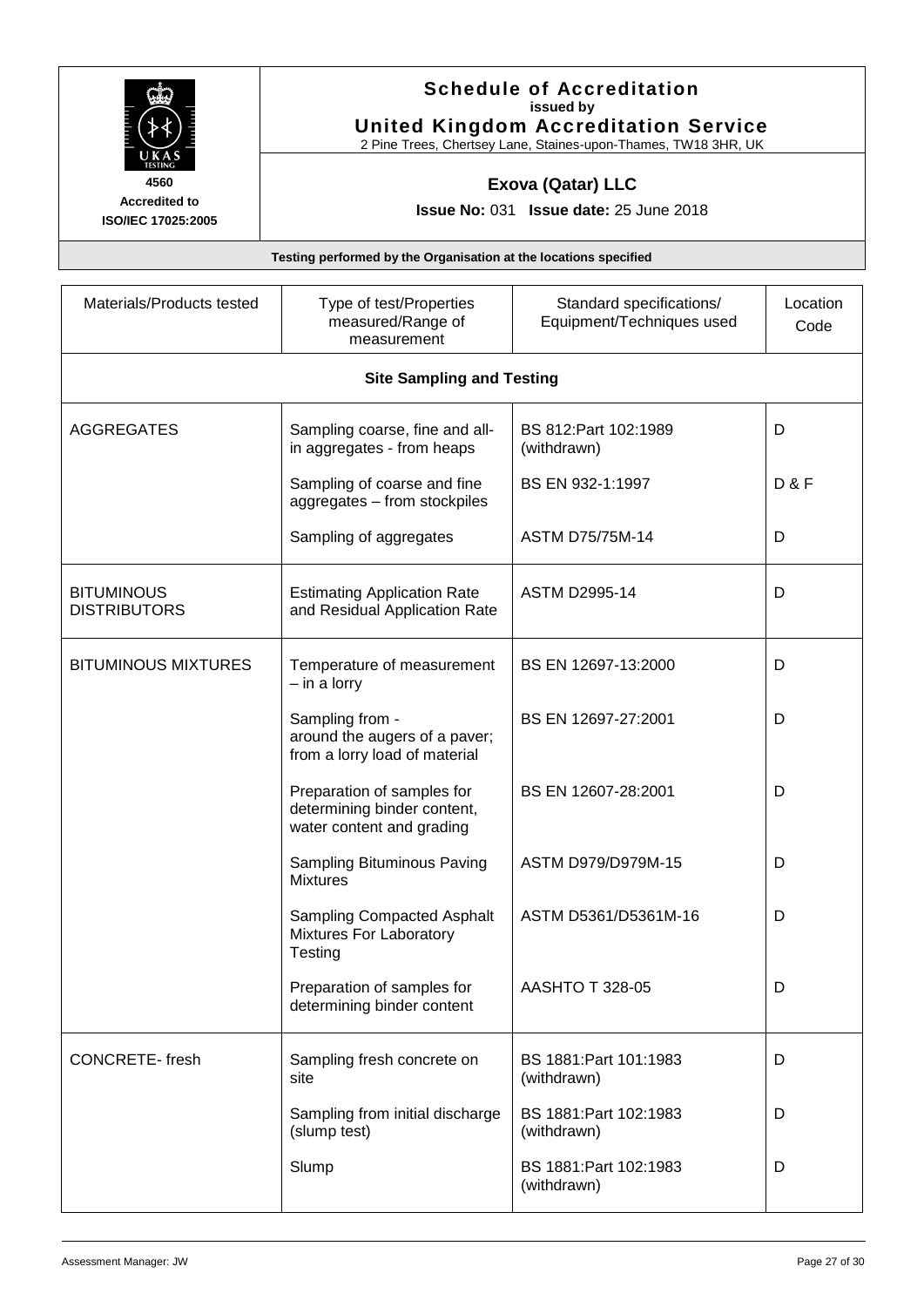

#### **Schedule of Accreditation issued by United Kingdom Accreditation Service**

2 Pine Trees, Chertsey Lane, Staines-upon-Thames, TW18 3HR, UK

### **Exova (Qatar) LLC**

**Issue No:** 031 **Issue date:** 25 June 2018

| Materials/Products tested | Type of test/Properties<br>measured/Range of<br>measurement        | Standard specifications/<br>Equipment/Techniques used | Location<br>Code |
|---------------------------|--------------------------------------------------------------------|-------------------------------------------------------|------------------|
| CONCRETE-fresh (cont'd)   | Air Content - Method B                                             | BS 1881: Part 106: 1993<br>(withdrawn)                | D                |
|                           | Making and Curing Concrete<br>Test Specimens in the Field          | ASTM C31/C31M-15AE1                                   | D                |
|                           | Density of fresh concrete                                          | <b>ASTM C138-17a</b>                                  | D                |
|                           | Slump of Hydraulic - Cement<br>Concrete                            | ASTM C143/C143M-15a                                   | D                |
|                           | Sampling Freshly Mixed<br>Concrete                                 | ASTM C172/C172M-14a                                   | D                |
|                           | Air Content of Freshly Mixed<br>Concrete by the Pressure<br>Method | ASTM C231/C231M-14                                    | D                |
|                           | Temperature                                                        | ASTM C1064/C1064M-12                                  | <b>D&amp;F</b>   |
|                           | Sampling of fresh concrete on<br>site                              | BS EN 12350-1:2009                                    | <b>D&amp;F</b>   |
|                           | Slump                                                              | BS EN 12350-2:2009                                    | <b>D&amp;F</b>   |
|                           | Flow                                                               | BS EN 12350-5:2009                                    | D                |
|                           | Air Content of Fresh Concrete                                      | BS EN 12350-7:2009                                    | D                |
|                           | V Funnel                                                           | BS EN 12350-9:2010                                    | D                |
|                           | L Box                                                              | BS EN 12350-10:2010                                   | D                |
| CONCRETE - hardened       | Location of Reinforcement by<br>Covermeter                         | BS 1881: Part 204: 1988                               | D                |
|                           | Initial Surface Absorption of<br>water                             | BS 1881: Part 208: 1996                               | D                |
|                           | <b>Ultrasonic Pulse Velocity</b>                                   | BS EN 12504-4:2004                                    | D                |
|                           | <b>Obtaining and Testing Drilled</b><br>Cores                      | ASTM C42/C42M-16                                      | D                |
|                           | Rebound Number of Hardened<br>Concrete                             | ASTM C805/C805M-13a                                   | D                |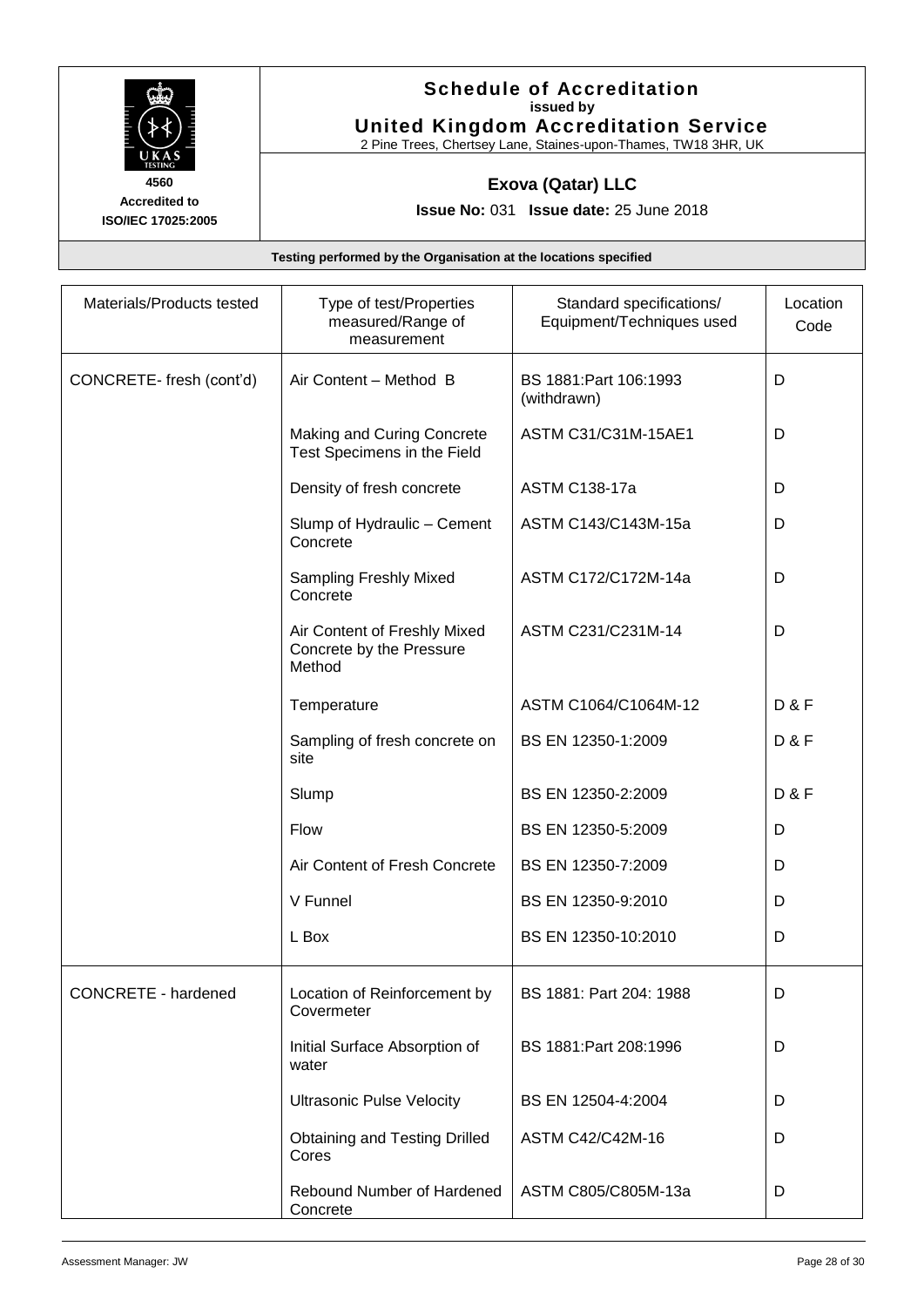

#### **Schedule of Accreditation issued by United Kingdom Accreditation Service**

2 Pine Trees, Chertsey Lane, Staines-upon-Thames, TW18 3HR, UK

### **Exova (Qatar) LLC**

**Issue No:** 031 **Issue date:** 25 June 2018

| Materials/Products tested               | Type of test/Properties<br>measured/Range of<br>measurement                                                       | Standard specifications/<br>Equipment/Techniques used                     | Location<br>Code |
|-----------------------------------------|-------------------------------------------------------------------------------------------------------------------|---------------------------------------------------------------------------|------------------|
| CONCRETE - hardened<br>(cont'd)         | Pull-off Strength of Coatings<br>Using a Portable Adhesion<br>tester                                              | ASTM D4541-09e1 Method B                                                  | D                |
|                                         | Pull-out Strength of Hardened<br>Concrete                                                                         | <b>ASTM D7234-12</b>                                                      | D                |
|                                         | Crack Width using Microscopic<br>Gauge                                                                            | Docomented In-house Method<br>SP12 - DOH Construction<br><b>Materials</b> | D                |
| SOILS for civil engineering<br>purposes | In-situ density - sand<br>replacement method (large<br>pouring cylinder)                                          | BS 1377: Part 9:1990                                                      | <b>D&amp;F</b>   |
|                                         | In-situ bulk density<br>nuclear method<br>comparative tests                                                       | BS 1377: Part 9:1990                                                      | <b>D&amp;H</b>   |
|                                         | In-situ bulk density<br>nuclear method<br>absolute tests<br>$\overline{\phantom{a}}$                              | BS 1377: Part 9:1990                                                      | <b>D &amp; H</b> |
|                                         | In-situ bulk density<br>nuclear method<br>compliance test<br>$\overline{\phantom{a}}$                             | BS 1377: Part 9:1990                                                      | D                |
|                                         | In-situ California Bearing Ratio<br>(CBR)                                                                         | BS 1377: Part9: 1990                                                      | D                |
|                                         | In-situ Resistivity<br>- Wenner probe method                                                                      | BS 1377: Part 9:1990                                                      | D                |
|                                         | Determination of the vertical<br>deformation and strength<br>characteristics of soil by the<br>plate loading test | BS1377: Part 9:1990 Section 4.1                                           | D                |
|                                         | In-situ bulk density - sand<br>replacement test                                                                   | ASTM D1556/1556M-16                                                       | D                |
|                                         | In-situ Calfornia Bearing Ratio<br>(CBR) of Soils in Place                                                        | ASTM D4429-09a                                                            | D                |
|                                         |                                                                                                                   |                                                                           |                  |